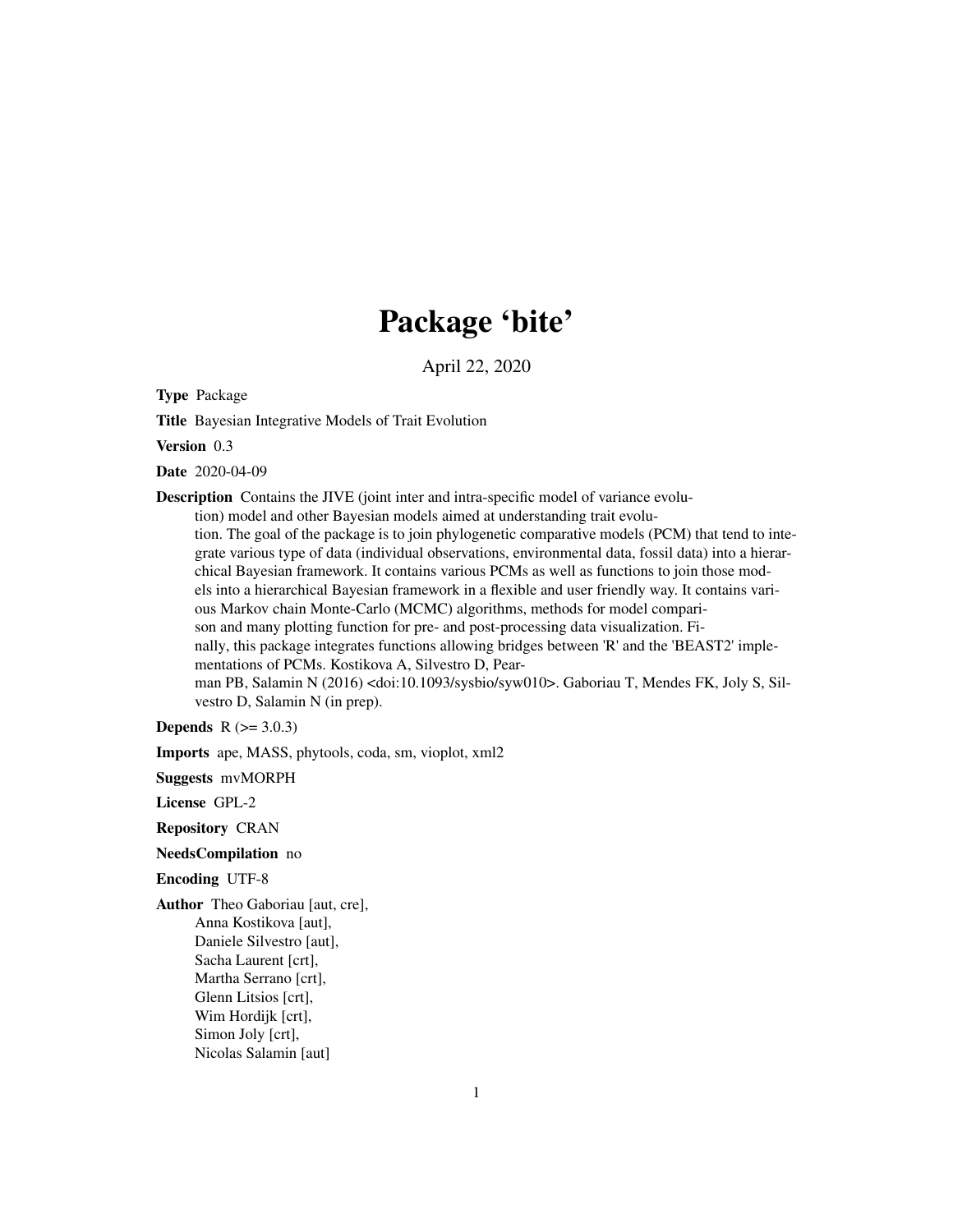<span id="page-1-0"></span>Maintainer Theo Gaboriau <theo.gaboriau@unil.ch> Date/Publication 2020-04-22 16:44:10 UTC

### R topics documented:

| Index |       | 26             |
|-------|-------|----------------|
|       |       |                |
|       |       |                |
|       |       |                |
|       |       |                |
|       |       |                |
|       |       |                |
|       |       |                |
|       |       |                |
|       |       |                |
|       |       |                |
|       |       |                |
|       |       | - 8            |
|       | hpfun | $\overline{7}$ |
|       |       | 6              |
|       |       | $\overline{4}$ |
|       |       | $\overline{4}$ |
|       |       | 3              |
|       |       | $\overline{2}$ |

Anolis\_map *Anolis map of regimes*

#### Description

Anolis map of regimes

#### Usage

data(Anolis\_map)

#### Format

A two columns matrix giving the evolutionary time spent by each branch of [Anolis\\_tree](#page-3-1) in the two islands C: Cuba and H: Hispniola

#### Details

This data contains a map of the Anolis lizards' clades geographic position onto the Anolis phylogeny. A two columns matrix giving the evolutionary time spent by each branch of [Anolis\\_tree](#page-3-1) in the two islands C: Cuba and H: Hispniola. Each row represents a branch of [Anolis\\_tree](#page-3-1), numbers represent the evolutionary time spent on each island by the clade.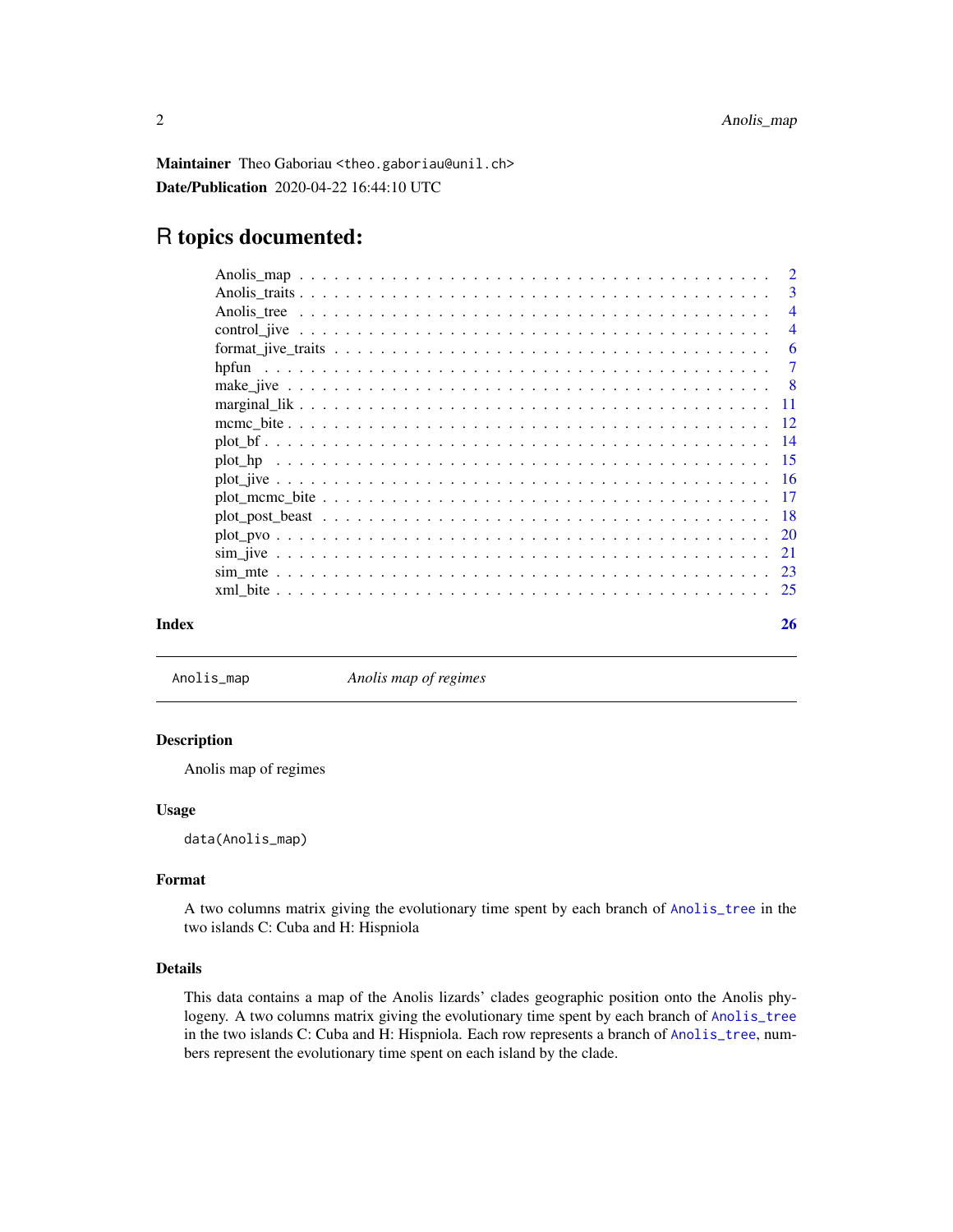#### <span id="page-2-0"></span>Anolis\_traits 3

#### Author(s)

Theo Gaboriau

Anolis\_traits *Anolis snout to vent length*

#### Description

Anolis snout to vent length

#### Usage

data(Anolis\_traits)

#### Format

A three columns data.frame with species names (species) and snout to vent length (svl) and elevation of individual observations

#### Details

This data has been extracted from the study of Munoz et al., 2014 It contains individual observations of Anolis lizards' snout to vent length (mm) and elevation (m) from Hispaniola and Cuba islands in a three columns data.frame with species names (species) and snout to vent length (svl) and elevation of individual observations.

#### Author(s)

Martha Munoz, Johanna Wegener and Adam Algar.

#### References

Munoz, M. M., Wegener, J. E., and Algar, A. C. (2014). Untangling intra- and interspecific effects on body size clines reveals divergent processes structuring convergent patterns in Anolis lizards. Am. Nat. , 184(5):636-46.

Munoz, Martha M., Wegener, Johanna E., Algar, Adam C. (2014), Data from: Untangling intra- and interspecific effects on body size clines reveals divergent processes structuring convergent patterns in Anolis lizards, Dryad, Dataset, https://doi.org/10.5061/dryad.q39h2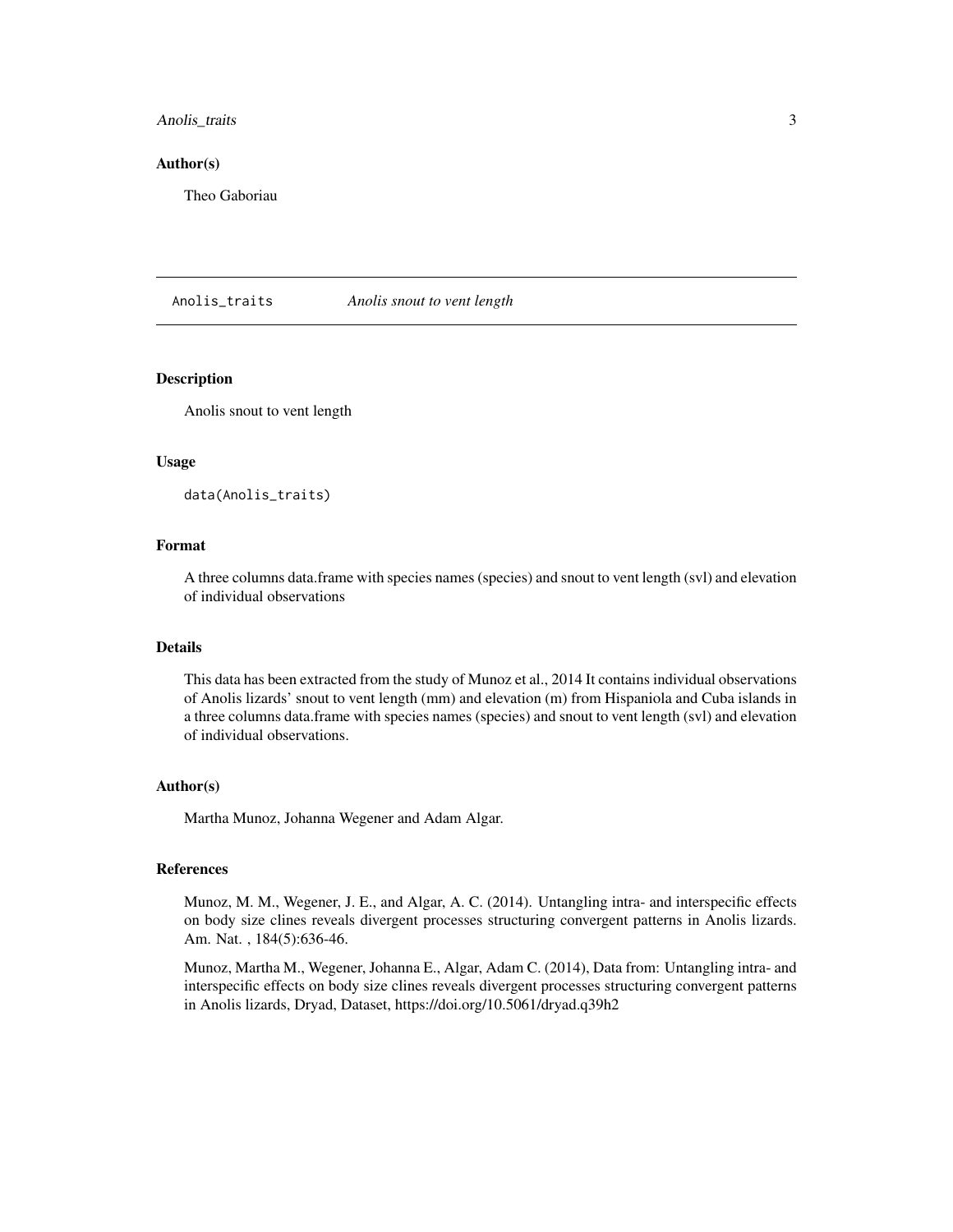<span id="page-3-1"></span><span id="page-3-0"></span>

#### Description

Anolis phylogenetic tree

#### Usage

data(Anolis\_tree)

#### Format

A dated phylogenetic tree of class "phylo" including 16 species of Anolis lizards

#### Details

This phylogenetic tree as been extracted from the Anolis phylogeny of Poe et al., 2017 It contains dated phylogenetic tree of class "phylo" including 16 species of Anolis lizards

#### Author(s)

Theo Gaboriau

#### References

Poe, S., Nieto-Montes de Oca, A., Torres-carvajal, O., De Queiroz, K., Velasco, J. A., Truett, B., Gray, L. N., Ryan, M. J., Kohler, G., Ayala-varela, F., and Latella, I. (2017). A Phylogenetic, biogeographic, and taxonomic study of all extant species of Anolis (Squamata, Iguanidae). Syst. Biol., 66(5):663-697

control\_jive *Control tuning parameters of the jive algorithm*

#### **Description**

This function modifies a jive object to tune the jive mcmc algorithm. The output will be different regarding which level of the jive model the user wants to tune (\$lik, \$priors). This function allows tuning of : initial window size for proposals, starting parameter value, proposal methods, Hyperpriors and update frequencies

#### Usage

```
control_jive(jive, level = c("lik", "prior"), intvar = NULL,
 pars = NULL, window.size = NULL, initial.values = NULL,
 proposals = NULL, hyperprior = NULL, update.freq = NULL)
```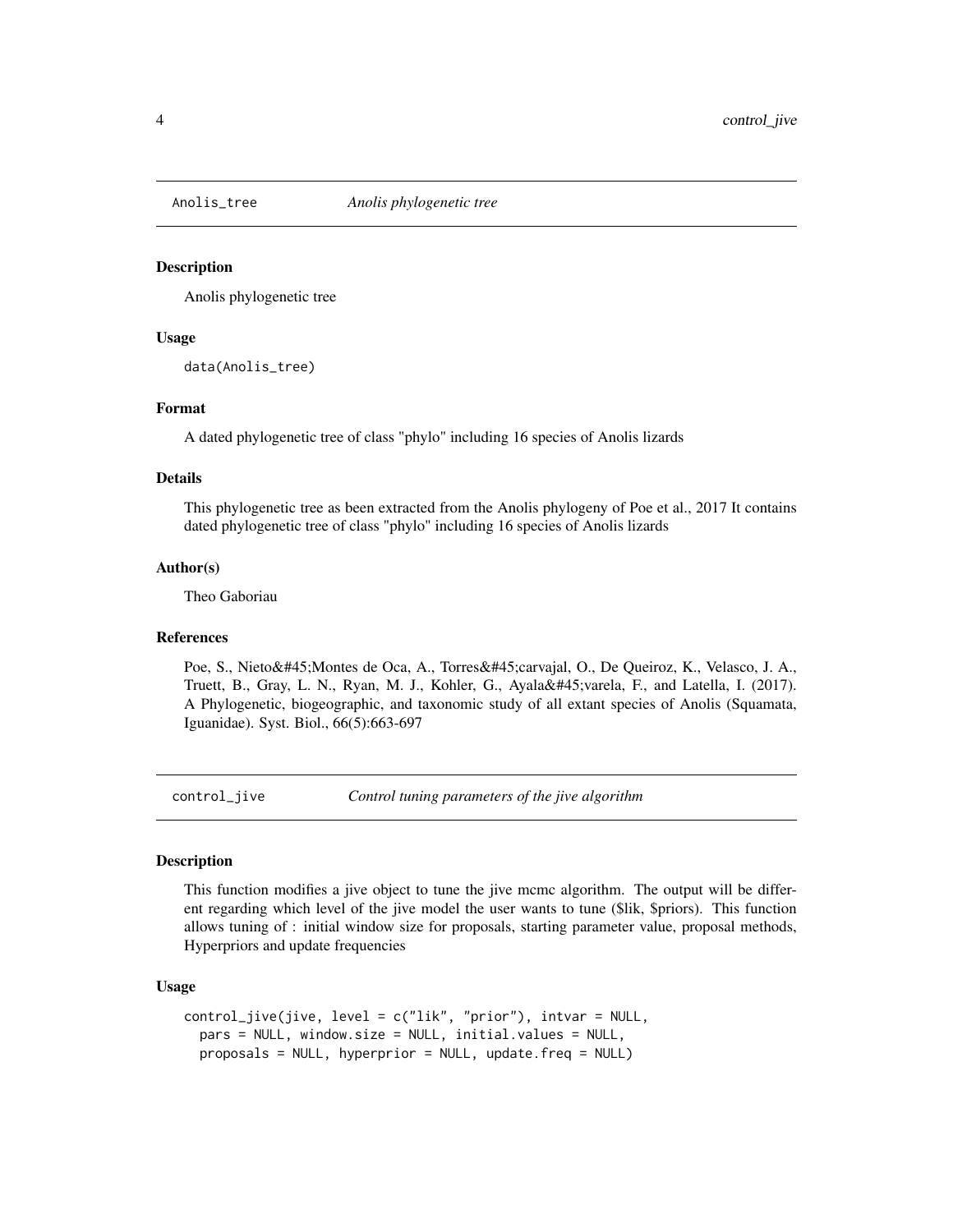#### <span id="page-4-0"></span>control\_jive 5

#### Arguments

| jive           | a jive object obtained from make_jive                                                                                                                                                                                                     |
|----------------|-------------------------------------------------------------------------------------------------------------------------------------------------------------------------------------------------------------------------------------------|
| level          | character taken in c("lik", "prior") to specify on which level of the jive model,<br>the control will operate (see details)                                                                                                               |
| intvar         | character taken in names (jive\$priors) giving the variable to be edited (see de-<br>tails)                                                                                                                                               |
| pars           | vector of character taken in names(jive\$priors[[intvar]]\$init) giving the names<br>of the hyper parameter to be edited                                                                                                                  |
| window.size    | initial window size for proposals during the meme algorithm. matrix or vector<br>depending on the value of level and nreg (see details)                                                                                                   |
| initial.values | starting parameter values of the mcmc algorithm, matrix or vector depending on<br>the value of level and nreg (see details)                                                                                                               |
| proposals      | vector of characters taken in c("sliding Win", "sliding WinAbs", "logSliding Win-<br>Abs","multiplierProposal", "multiplierProposalLakner","logNormal", "absNor-<br>mal") to control proposal methods during mcmc algorithm (see details) |
| hyperprior     | list of hyperprior functions that can be generated with hpfunfunction. Ignored<br>if level $==$ "lik" (see details)                                                                                                                       |
| update.freq    | numeric giving the frequency at which parameters should be updated.                                                                                                                                                                       |

#### Details

If level == "lik" changes will be applied to the likelihood level of the algorithm. intvar is giving the variable on whic the changes will be operated window.size and initial.values must be entered as a vector of length equal to the number of species. proposal must be a character

If level == "prior" changes will be applied to the prior level of the algorithm. intvar is giving the variable on which te change will be operated. window.size and initial.values must be entered as a vector of size equal to the number of parameters or equal to the length of pars.

Note that if you want to change the tuning at the three levels of the algorithm, you will have to use the control\_jive function three times

proposals Has to be one the following : "slidingWin" for Sliding window proposal unconstrained at maximum, "multiplierProposal", for multiplier proposal

Hyperprior list of hyperpriror functions (see [hpfun](#page-6-1)). User must provide a list of size equal to the number of parameters or equal to the length of pars

#### Value

A JIVE (of class "JIVE" and "list") object to parse into mcmc\_bite function (see [make\\_jive](#page-7-1))

#### Author(s)

Theo Gaboriau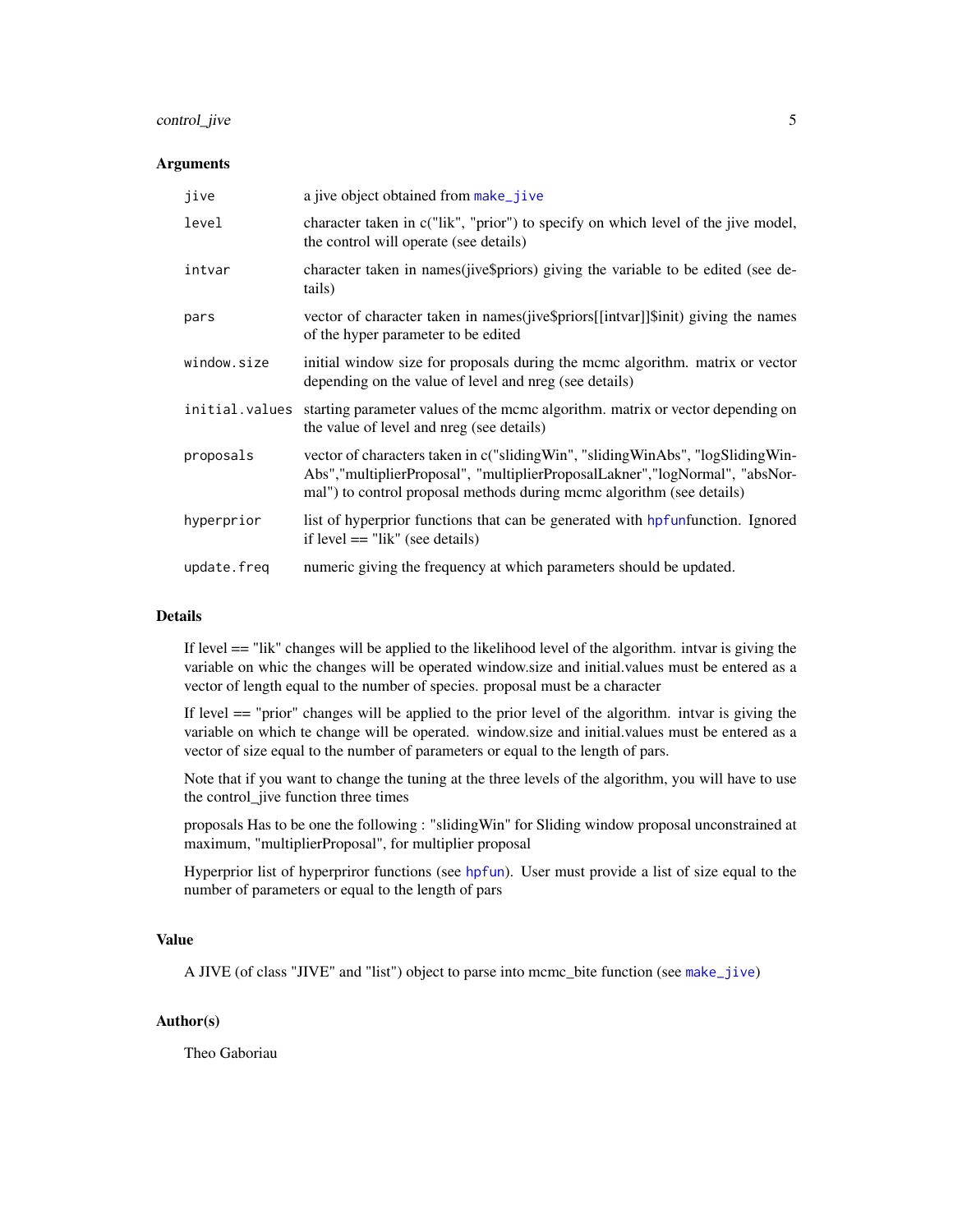#### Examples

```
data(Anolis_traits)
data(Anolis_tree)
## Create a jive object
my.jive <- make_jive(Anolis_tree, Anolis_traits[,-3],
model.priors = list(mean = "BM", logvar= c("OU", "root")))
## change starting values for the species means
my.jive$lik$init #default values
new.init \leq rep(40,16)
my.jive <- control_jive(my.jive, level = "lik", intvar = "mean", initial.values = new.init)
my.jive$lik$init #mean initial values changed
 ## change hyperpriors for prior.mean
plot_hp(my.jive) #default values
new.hprior <- list(hpfun("Gamma", hp.pars = c(2,6)), hpfun("Uniform", c(20,80)))
my.jive <- control_jive(my.jive, level = "prior", intvar = "mean", hyperprior = new.hprior)
plot_hp(my.jive) #mean initial values changed
```
format\_jive\_traits *Format traits matrix to parse into* [make\\_jive](#page-7-1) *function*

#### Description

This function takes a dataframe with indivdual observations ans species names and returns a traits matrix to to parse into [make\\_jive](#page-7-1) function

#### Usage

```
format_jive_traits(obs)
```
#### **Arguments**

obs a dataframe with species names in the first column and individual trait values in the second columns

#### Value

a list of size equal to the number of species. Each element contains a vector of numerical values representing individual observation for that species.

#### Author(s)

Theo Gaboriau

<span id="page-5-0"></span>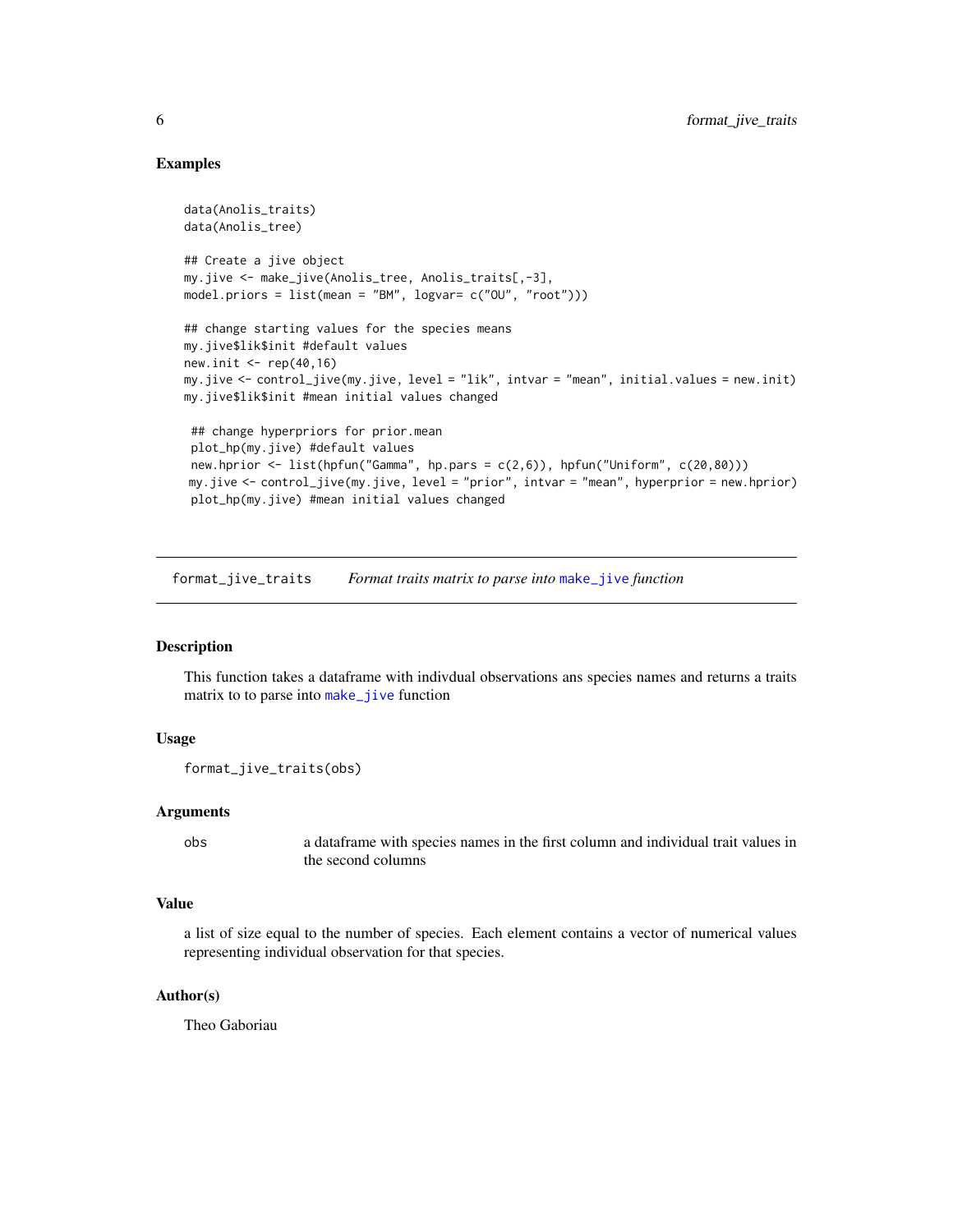<span id="page-6-1"></span><span id="page-6-0"></span>

#### Description

This function creates a hyper-prior density function. Currently supported density function are Uniform, Gamma and Normal. The resulting function is used during MCMC [mcmc\\_bite](#page-11-1) to estimate parameters of priors.

#### Usage

```
hpfun(hpf = "Uniform", hp.pars = c(1, 2), ...)
```
#### Arguments

| hpf       | name of a density function. Supported density functions are: Uniform, Gamma<br>and Normal (abbreviations are not supported) |
|-----------|-----------------------------------------------------------------------------------------------------------------------------|
| hp.pars   | a vector of density function parameters                                                                                     |
| $\ddotsc$ | additional parameters that can be passed to a density function                                                              |

#### Details

There are three currently implemented density function: Uniform, Gamma and Normal. Each of these densities requires two input parameters and hp.pars must be a vector of two values and cannot be left empty.

#### Value

A hyper-prior density function (of class "function")

#### Author(s)

Anna Kostikova and Daniele Silvestro

#### Examples

```
my.hp <- hpfun(hpf="Uniform", hp.pars=c(1,2))
```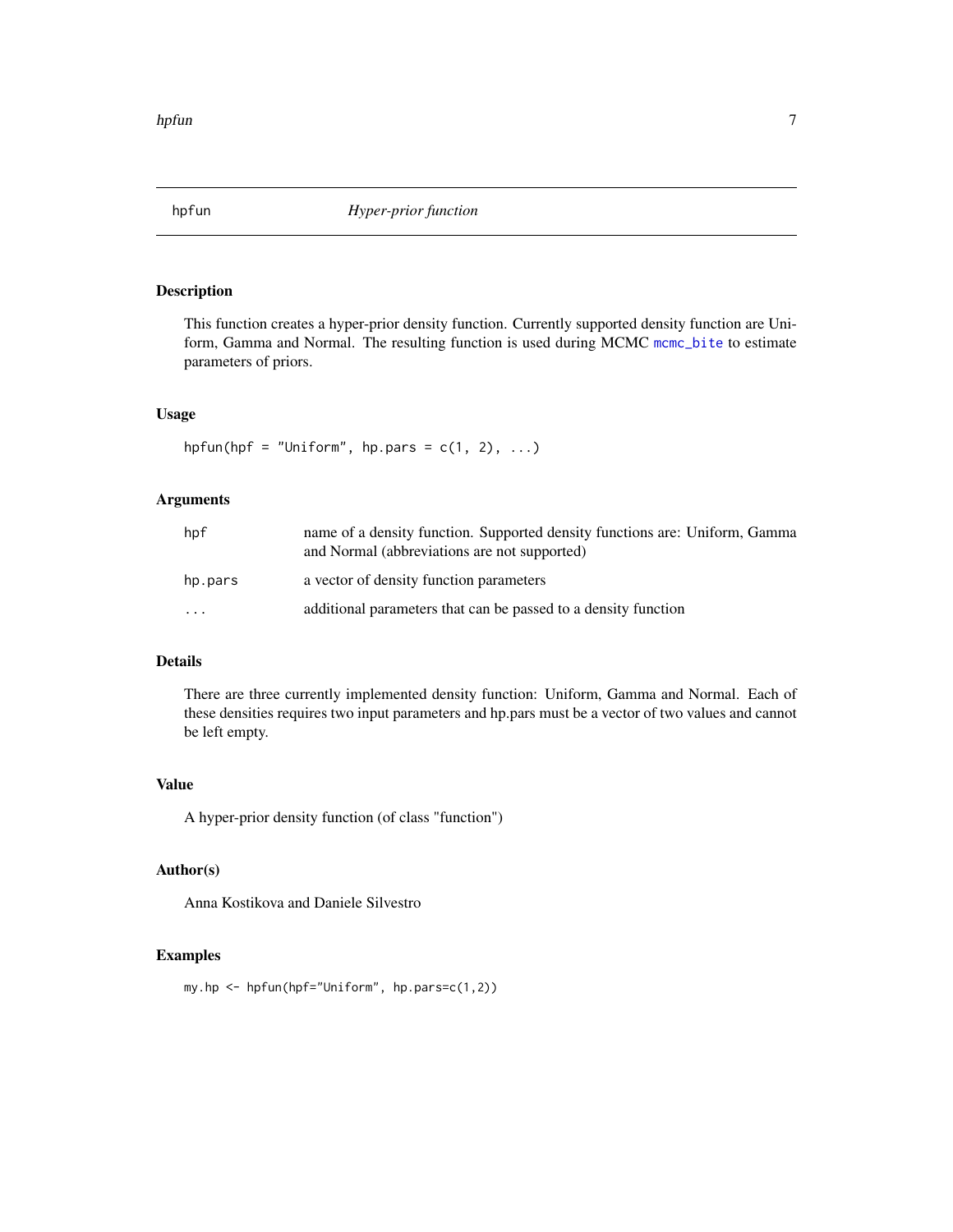<span id="page-7-1"></span><span id="page-7-0"></span>

#### Description

This function creates a jive object from a matrix of intraspecific observations and species phylogeny. The obtained jive object is a list that can than be used as an input to [mcmc\\_bite](#page-11-1) function Intraspecific observations should be stored as matrix, where lines are vector of observations for each species, with NA for no data. Phylogenetic tree can be either a simmap object ([make.simmap](#page-0-0)) or phylo object ([as.phylo](#page-0-0))

#### Usage

```
make_jive(phy = NULL, traits, map = NULL, model.priors = list(mean =
  "BM", logvar = "OU"), scale = FALSE, nreg = NULL, lik.f = NULL,
  init = NULL
```
#### **Arguments**

| phy          | phylogenetic tree provided as either a simmap or a phylo object                                                                                                                                                                                                         |
|--------------|-------------------------------------------------------------------------------------------------------------------------------------------------------------------------------------------------------------------------------------------------------------------------|
| traits       | matrix of traits value for every species of phy (see details)                                                                                                                                                                                                           |
| map          | matrix mapping regimes on every edge of phy (see details)                                                                                                                                                                                                               |
| model.priors | list giving model specification for trait evolution preferably given along with<br>variable names. Supported models are "OU", "BM", "WN". The user can also<br>specify if the assumptions of the model should be relaxed and can also enter a<br>function (see details) |
| scale        | boolean indicating whether the tree should be scaled to unit length for the model<br>fitting                                                                                                                                                                            |
| nreg         | integer giving the number of regimes for a Beast analysis. Only evaluated if phy<br>$==$ NULL                                                                                                                                                                           |
| lik.f        | alternative likelihood function of the form function(pars.lik, traits, counts) to<br>model intraspecific variation (see details)                                                                                                                                        |
| init         | matrix giving initial values for parameters with the variables in rows and the<br>species in columns (see examples)                                                                                                                                                     |

#### Details

This function creates a jive object needed for mome\_bite function. Trait values must be stored as a matrix, where lines are vectors of observations for each species, with NA for no data. Rownames are species names that should match exactly tip labels of the phylogenetic tree.

Phylogenetic tree must be provided as either simmap object or as a phylo object. If the phylogenetic tree is a phylo object but model specification indicates multiple regimes, user must provide a mapping of the regime in map. If you keep the phy = NULL options the JIVE object can only be parsed to the [xml\\_bite](#page-24-1) function.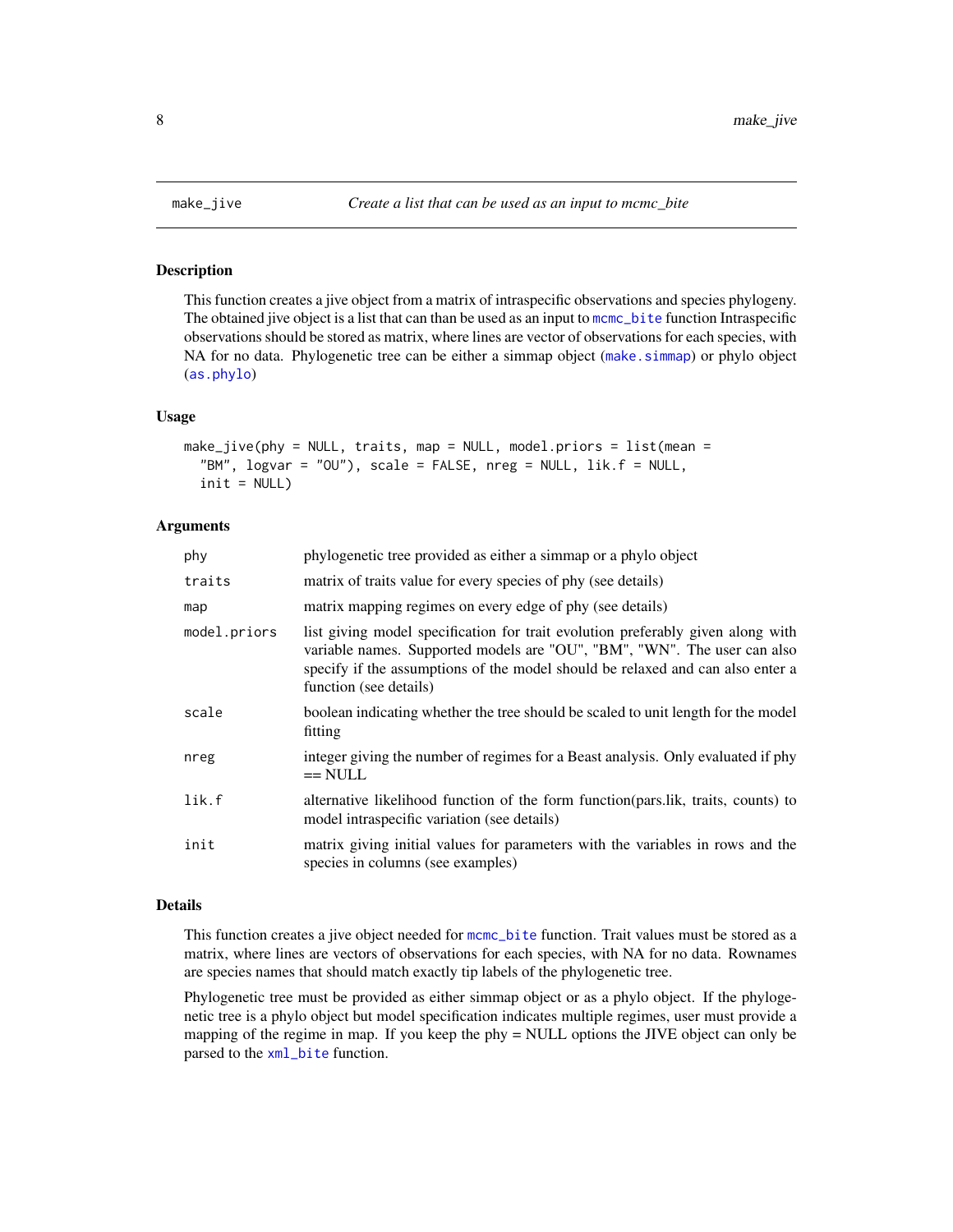<span id="page-8-0"></span>make\_jive 9

map is a matrix giving the mapping of regimes on phy edges. Each row correspond to an edge in phy and each column correspond to a regime. If map is provided the map from the simmap object is ignored.

trait evolution can be modeled with Ornstein-Uhlenbeck (OU), Brownian Motion (BM) or White Noise (WN) processes. Multiple regimes can be defined for both models and will apply on thetas: c("OU", "theta"), sigmas: c("OU", "sigma") or alphas: c("OU", "alpha") for OU and on sigmas only for WN: c("WN", "sigma") and BM: c("BM", "sigma"). While using the OU model, the user can also relax the stationarity of the root: c("OU", "root") and relax several assumptions at the same time c("OU", "root", "theta") Species-specific distributions are modeled as multivariate normal distributions. User defined functions of trait evolution can be used in model.priors. The function should be of the form: function(tree, x, pars) and return a loglikelihood value with "tree" being the phylogenetic tree, x being a vector of trait value of size equal to the number of species and ordered as tree\$tip.label and pars should be a vector of model parameters (see examples)

parameters used in the different pre-defined models:

White Noise model (WN):

- root: root value
- sigma\_sq: evolutionary rate, n regimes if "sigma" is specified in model.priors

Brownian Motion model (BM):

- root: root value
- sigma\_sq: evolutionary rate, n regimes if "sigma" is specified in model.priors

Ornstein Uhlenbeck model (OU):

- root: root value. Only used if "root" is specified in model.priors
- sigma\_sq: evolutionary rate, n regimes if "sigma" is specified in model.priors
- theta: optimal value, n regimes if "theta" is specified in model.priors
- alpha: strength of selection, n regimes if "alpha" is specified in model.priors

#### Value

A list of functions and tuning parameters (of class "JIVE" and "list") representing the plan of the hierarchical model to parse into [mcmc\\_bite](#page-11-1).

#### Author(s)

Theo Gaboriau, Anna Kostikova, Daniele Silvestro and Simon Joly

#### See Also

[xml\\_bite](#page-24-1), [mcmc\\_bite](#page-11-1)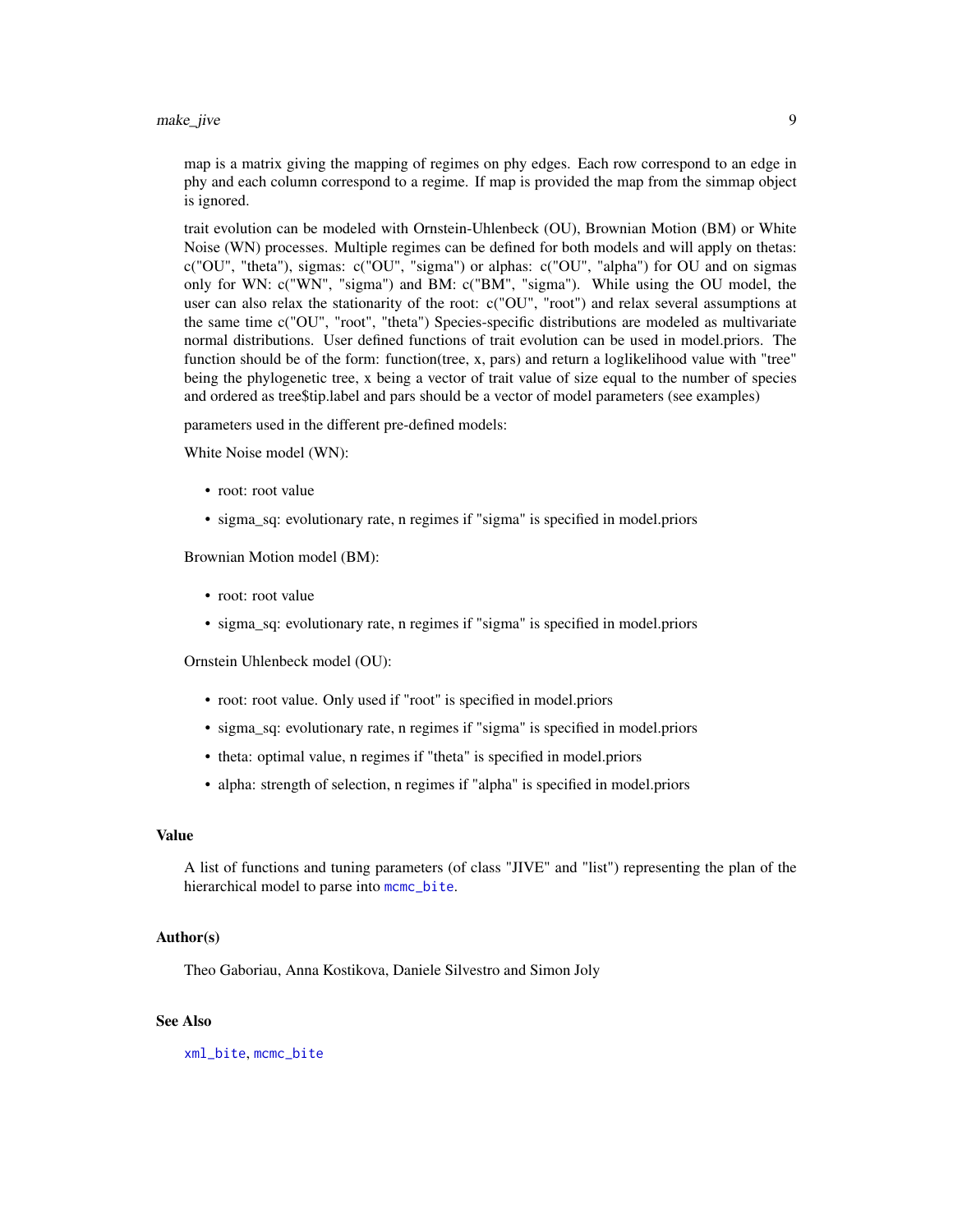#### Examples

```
## Load test data
data(Anolis_traits)
data(Anolis_tree)
data(Anolis_map)
## JIVE object to run jive with single regimes
my.jive <- make_jive(phy = Anolis_tree, traits = Anolis_traits[,-3],
model.priors = list(mean = "BM", logvar= c("OU", "root")))
## JIVE object to run jive with multiple regimes
my.jive <- make_jive(Anolis_tree, Anolis_traits[,-3], map = Anolis_map,
model.priors =list(mean = "BM", logvar = c("00", "theta", "alpha", "alpha")))
## JIVE object to run jive from an ancestral state reconstruction (stochastic mapping)
# First generate simmap object
library(phytools)
n= length(Anolis_tree$tip.label)
trait = rep(0, n)trait[c(4,3,14,16, 6,5)] = 1names(trait) = Anolis_tree$tip.label
mapped_tree=make.simmap(Anolis_tree, trait, model='SYM')
plotSimmap(mapped_tree)
my.jive <- make_jive(mapped_tree, Anolis_traits[,-3]
, model.priors = list(mean = "OU", logvar = c("0U", "theta"))
 ## Jive object using another model of trait evolution (EB from mvMORPH)
library(mvMORPH)
 early_burst <- function(tree, x, pars){
 suppressMessages(mvEB(tree, x, method = "inverse", optimization = "fixed",
   echo = FALSE)$llik(pars, root.mle = FALSE))
 }
my.jive <- make_jive(phy = Anolis_tree, traits = Anolis_traits[,-3]
, model.priors = list(mean = early_burst , logvar = c("OU", "root")))
initial.values \leq c(0.1, 1, 50)window.size \leq -c(0.1, 0.2, 1)proposals <- list("slidingWin", "slidingWin", "slidingWin")
hyperprior \leq list(hpfun("Gamma", hp.pars = c(1.1, 5)), hpfun("Gamma", hp.pars = c(3, 5)),
                     hpfun("Uniform", hp.pars = c(30, 80)))
 names(initial.values) <- names(window.size) <- c("sigma_sq", "beta", "root")
 names(proposals) <- names(hyperprior) <- c("sigma_sq", "beta", "root")
 my.jive <- control_jive(jive = my.jive, level = "prior", intvar = "mean",
 pars = names(initial.values), window.size = window.size,
 initial.values = initial.values, proposals = proposals, hyperprior = hyperprior)
 ## Jive object using another model of intraspecific variation (uniform model)
 lik_unif <- function(pars.lik, traits, counts){
  if(!"mid" %in% names(pars.lik)) stop("'mid' parameter cannot be found in model.priors")
```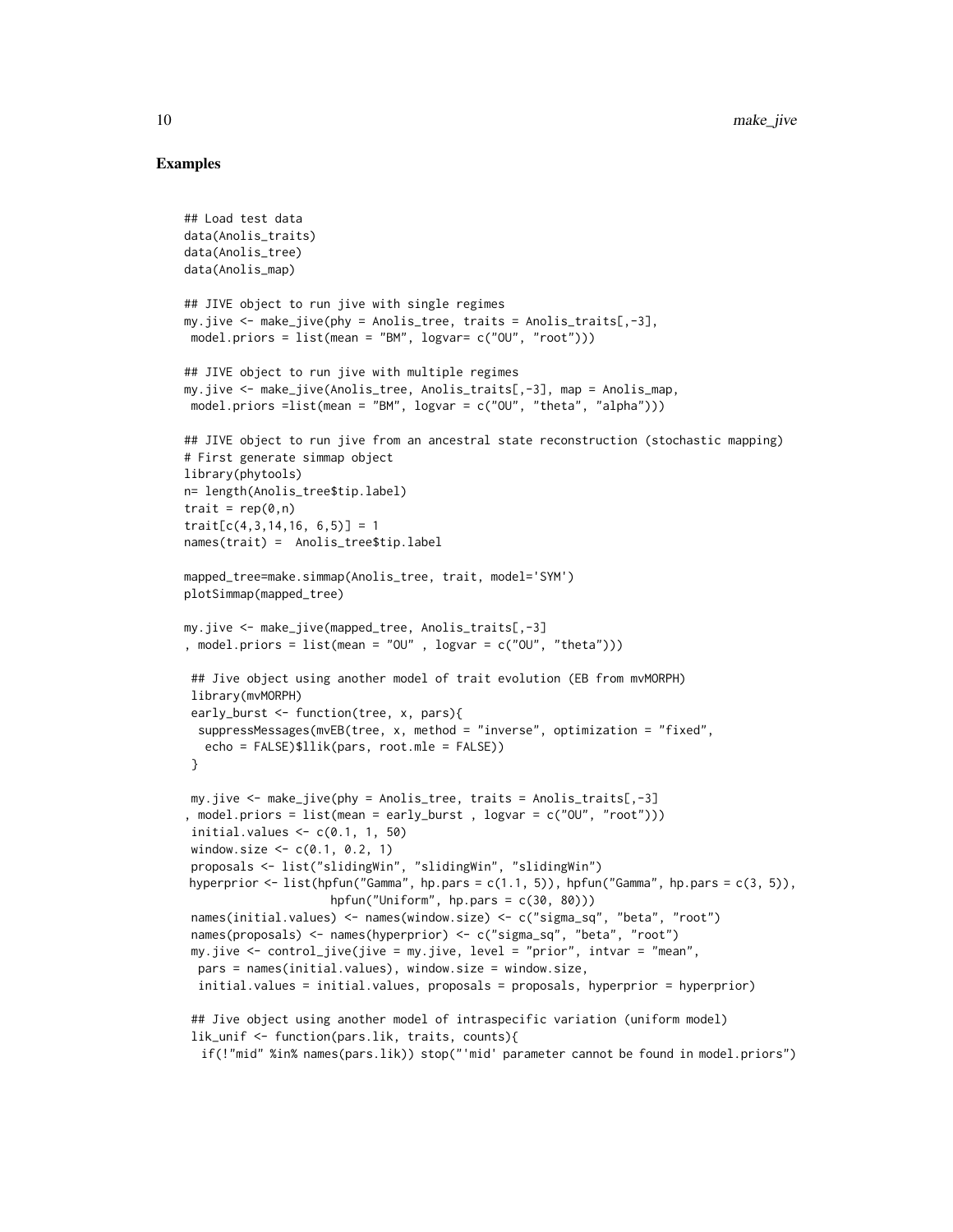```
if(!"logrange" %in% names(pars.lik)){
  stop("'logrange' parameter cannot be found in model.priors")
  }
  min.sp <- pars.lik$mid - 1/2*exp(pars.lik$logrange)
  max.sp <- pars.lik$mid + 1/2*exp(pars.lik$logrange)
  log.lik.U <- sapply(1:length(traits), function(i){
  sum(dunif(traits[[i]], min.sp[i], max.sp[i], log = TRUE))
  })
  if (is.na(sum(log.lik.U))) {
    return(-Inf)
  } else {
    return(log.lik.U)
  }
}
init_unif <- sapply(Anolis_tree$tip.label, function(sp){
logrange <- log(diff(range(Anolis_traits[Anolis_traits[,1] == sp, 3])) + 2)
mid <- mean(range(Anolis_traits[Anolis_traits[,1] == sp, 3]))
c(mid = mid, logrange = logrange)})
my.jive <- make_jive(phy = Anolis_tree, traits = Anolis_traits[,-2],
model.priors = list(mid = "BM" , logrange = c("OU", "root")),
lik.f = lik_unif, init = init_unif)
```

| marginal_lik | Calculate marginal likelihood by thermodynamic integration (LTI) |  |  |  |
|--------------|------------------------------------------------------------------|--|--|--|
|              |                                                                  |  |  |  |

#### Description

Calculate the marginal likelihood from a logfile generated by [mcmc\\_bite](#page-11-1) with thermodynamic integration (Lartillot and Philippe, 2006) or stepping stone (Xie et al., 2011).

#### Usage

```
marginal\_lik(mcmc.log, burnin = 0, method = "SS")
```
#### Arguments

| mcmc.log | the output file of a mcmc_bite run                                                                   |
|----------|------------------------------------------------------------------------------------------------------|
| burnin   | number or proportion of iteration to delete                                                          |
| method   | one of "TI" for thermodynamic integration and "SS" for stepping stone integra-<br>tion (the default) |
|          |                                                                                                      |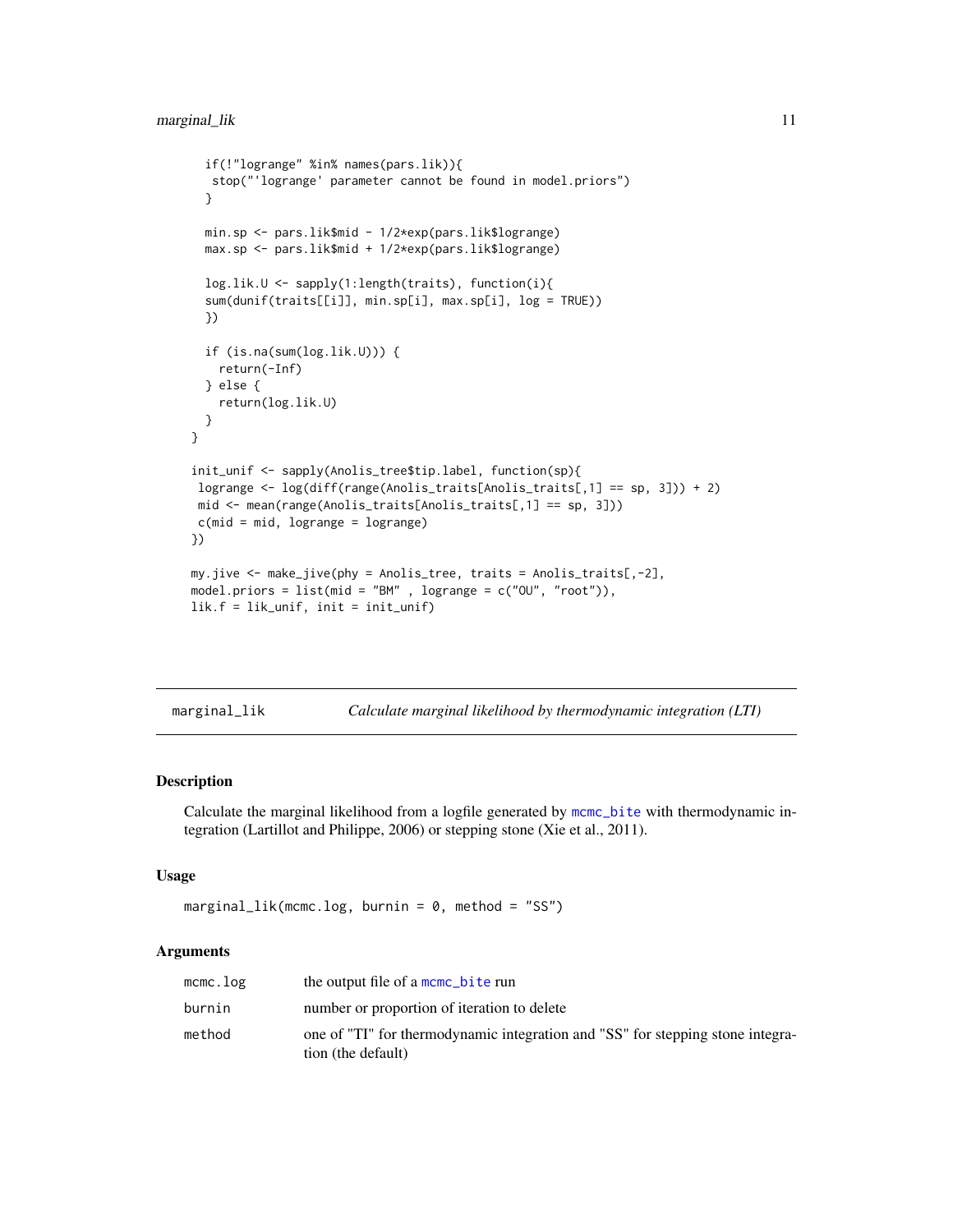a length one numeric double giving the marginal likelihood of the model.

#### Author(s)

Theo Gaboriau and Simon Joly

#### Examples

```
## Load test data
data(Anolis_traits)
data(Anolis_tree)
data(Anolis_map)
## Run a MCMC chain with thermodynamic Integration
set.seed(300)
my.jive <- make_jive(Anolis_tree, Anolis_traits[,-3],
 model.priors = list(mean="BM", logvar="OU"))
bite_ex <- tempdir()
logfile <- sprintf("%s/my.jive_mcmc_TI.log", bite_ex)
mcmc_bite(my.jive, log.file=logfile, ncat=10, sampling.freq=10,
print.freq=100, ngen=1000, burnin=0)
## import the results in R
res \leq read.csv(logfile, header = TRUE, sep = "\t")
mlikTI \le marginal_lik(res, burnin = 0.1, method = "TI")
mlikTI
mlikSS <- marginal_lik(res, burnin = 0.1, method = "SS")
mlikSS
```
<span id="page-11-1"></span>mcmc\_bite *MCMC algorithm*

#### Description

Implements Markov chain Monte Carlo sampling for trait evolution models

#### Usage

```
mcmc_bite(model, log.file = "bite_mcmc.log", sampling.freq = 1000,
 print.freq = 1000, ncat = 1, beta.param = 0.3, ngen = 5e+06,
 burnin = 0)
```
<span id="page-11-0"></span>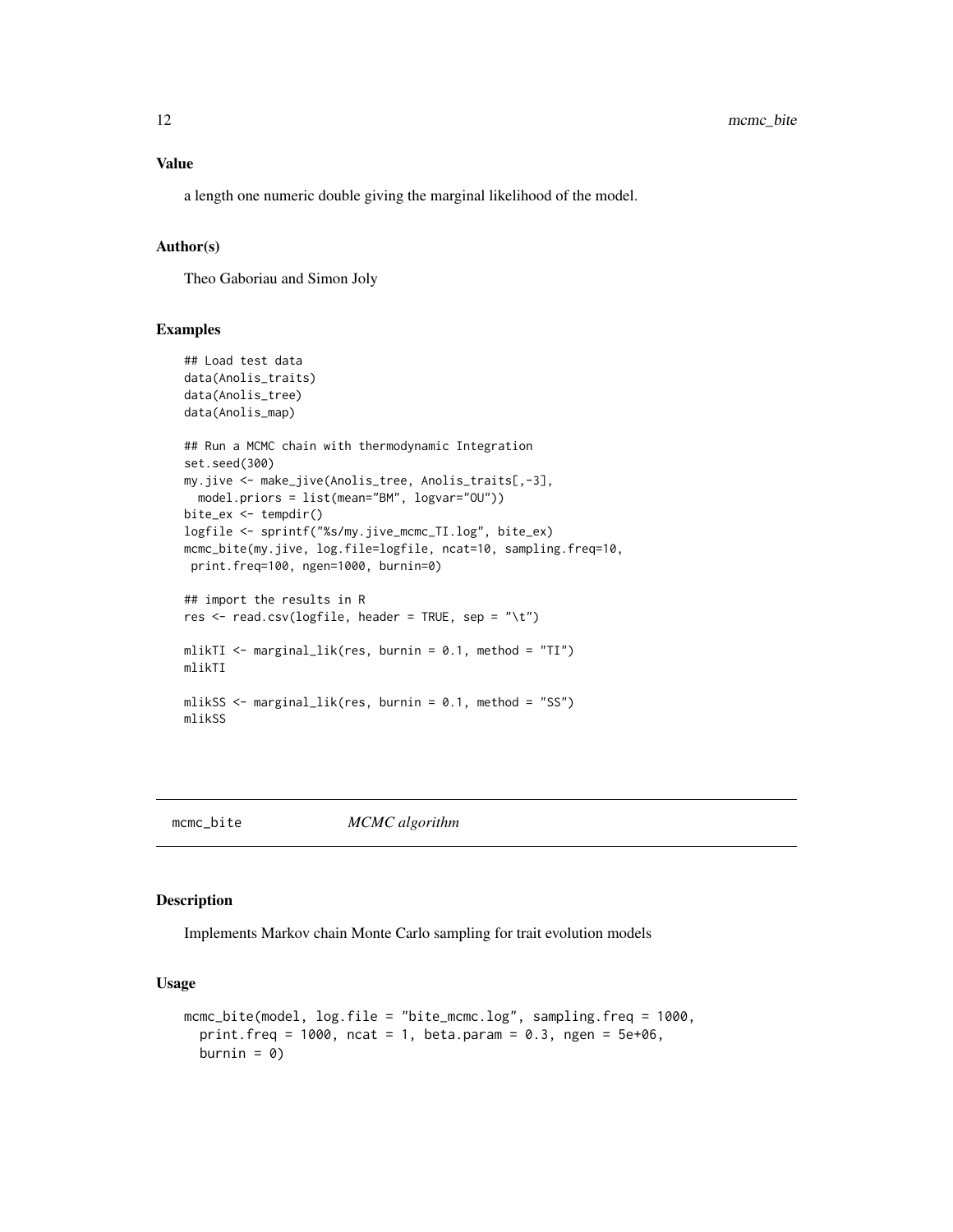#### <span id="page-12-0"></span>mcmc\_bite 13

#### Arguments

| model         | an object of class "jive" or other objects from the bite package (see details)                                                                  |
|---------------|-------------------------------------------------------------------------------------------------------------------------------------------------|
| log.file      | name of the output file that will store the log of MCMC chain                                                                                   |
| sampling.freq | sampling frequency of the MCMC chain (how often chain will be saved into<br>output file                                                         |
| print.freq    | printing frequency of the MCMC chain (how often chain will be printed in the<br>R console). Setting it to 0 will suppress every printed message |
| ncat          | number of classes for thermodynamic integration (see details)                                                                                   |
| beta.param    | beta value to define classes for thermodynamic integration (see details)                                                                        |
| ngen          | number of generation in MCMC chain                                                                                                              |
| burnin        | a burning phase of MCMC chain (has to be specified for thermodynamic inte-<br>gration)                                                          |

#### Details

This function runs MCMC sampling on jive object [make\\_jive](#page-7-1) or objects describing other models of the bite package. The jive object contains both the dataset and set of model to be used in MCMC. This function implements both a conventional MCMC and an MCMC with thermodynamic integration. The latter option is turned off by default and can be changed by setting ncat to values  $> 1$ . The recommended ncat for TI is 10. When setting ncat > 1, make sure to specify burning. As a rule of thumb set burning to 1/10 fraction of ngen.

#### Value

Generates a log file in the users filespace at the path defined by log.file

#### Author(s)

Theo Gaboriau, Anna Kostikova, Daniele Silvestro, and Simon Joly

#### Examples

```
## Load test data
data(Anolis_traits)
data(Anolis_tree)
data(Anolis_map)
## Run a simple MCMC chain
set.seed(300)
my.jive <- make_jive(phy = Anolis_tree, traits = Anolis_traits[,-3],
model.priors = list(mean = "BM", logvar= c("OU", "root")))
bite_ex <- tempdir()
logfile <- sprintf("%s/my.jive_mcmc.log", bite_ex)
mcmc_bite(model = my.jive, log.file=logfile,
sampling.freq=10, print.freq=0, ngen=1000)
```

```
## Run an MCMC chain with thermodynamic integration
logfile <- sprintf("%s/my.jive_mcmc_TI.log", bite_ex)
```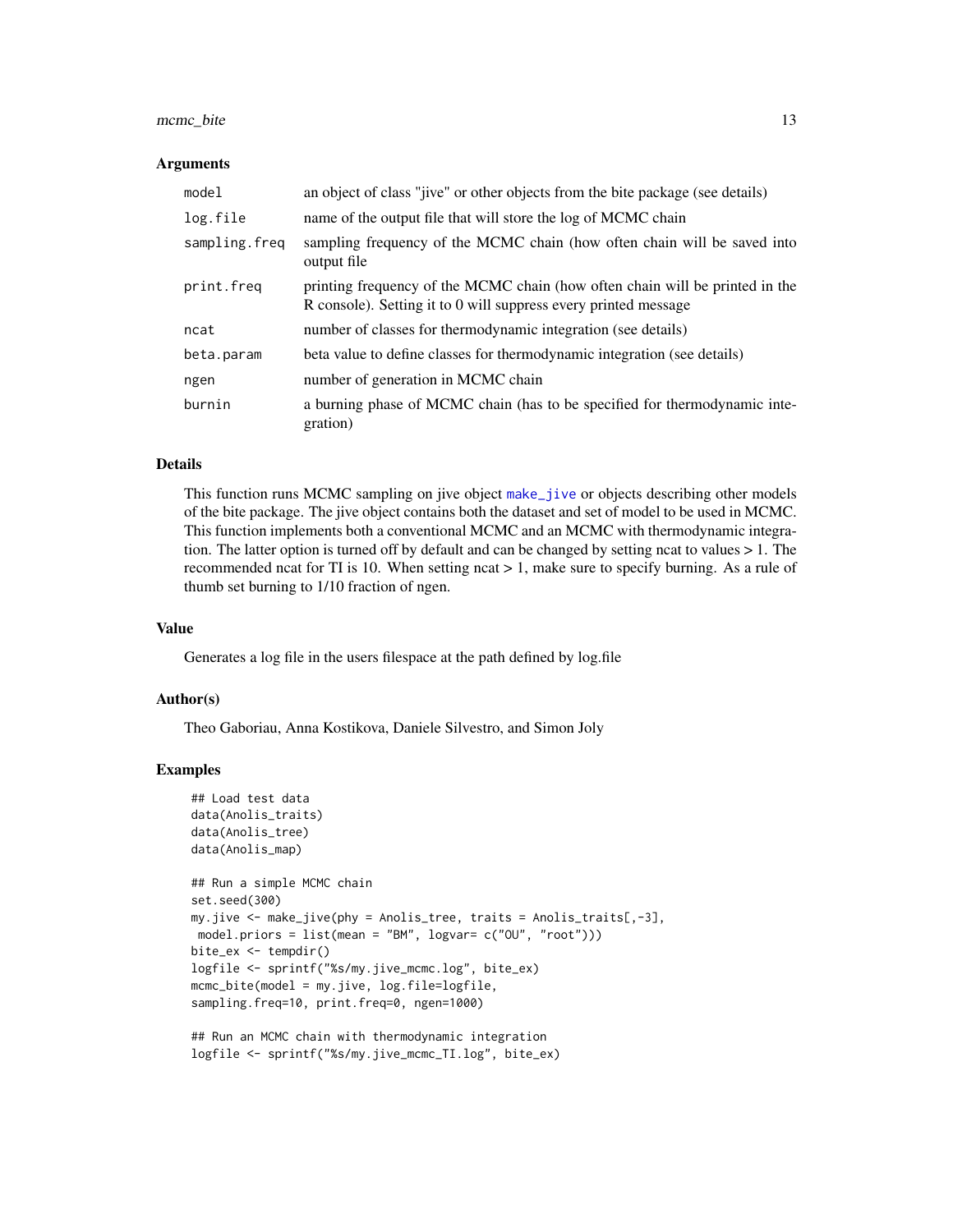```
mcmc_bite(my.jive, log.file=logfile, ncat=10,
 sampling.freq=10, print.freq=100, ngen=1000, burnin=10)
```

```
plot_bf Plots summary of Bayes Factors calculations
```
#### Description

Lolipop plot representing values of BF (Bayes Factor) scores for different models

#### Usage

```
plot_bf(m.liks, thr = 2, dir = c("vertical", "horizontal"),
  col = c("#d32f23", "#2e86ab", "#000000"), col.thr = c("#a6e1fa"),
  ax.lab = "log(BF)", main = "", rank = TRUE, dec = TRUE,
 group.pattern = NULL, cex = c(1.2, 1, 1), mod.lab = NULL,
  srt.lab = 0, adj.lab = 0, space = c(1.2, 0.8)
```
#### Arguments

| m.liks                      | matrix of marginal likelihoods (see details)                                                                                                                            |
|-----------------------------|-------------------------------------------------------------------------------------------------------------------------------------------------------------------------|
| thr                         | value of BF threshold for model selection (default is 2), Several thresholds can<br>be given in the form of a vector                                                    |
| dir                         | string giving the direction of the plot ("vertical", "horizontal")                                                                                                      |
| col                         | color of the lines and dots. Could be of size one or more. The first element<br>applies to the best model, the second to the ones below thr[1] and so on                |
| col.thr                     | color for the threshold area (must be at the sime length as thr)                                                                                                        |
| ax.lab                      | label of the axis.                                                                                                                                                      |
| main                        | an overall title for the plot                                                                                                                                           |
| rank                        | logical: should models be ranked by BF scores? (default is TRUE)                                                                                                        |
| dec                         | logical: should models be displayed in decreasing order? (default is TRUE)                                                                                              |
| group.pattern               | Regular expression given a pattern to be matched in names(m.liks). The values<br>matching that pattern will be grouped in the plot                                      |
| cex                         | size of the dots and width of the lines. Could be of size one or more. The first<br>element applies to the best model, the second to the ones below thr[1] and so<br>on |
| mod.lab<br>srt.lab, adj.lab | name of the models. If mod.lab $=$ NULL the names of m.liks are used                                                                                                    |
|                             | rotation and justification of model names, see srt and adj in par                                                                                                       |
| space                       | only evaluated if group.pattern $!=$ NULL, numeric(2) indicating the space be-<br>tween groups and the space between members of the same groups                         |

#### Author(s)

Theo Gaboriau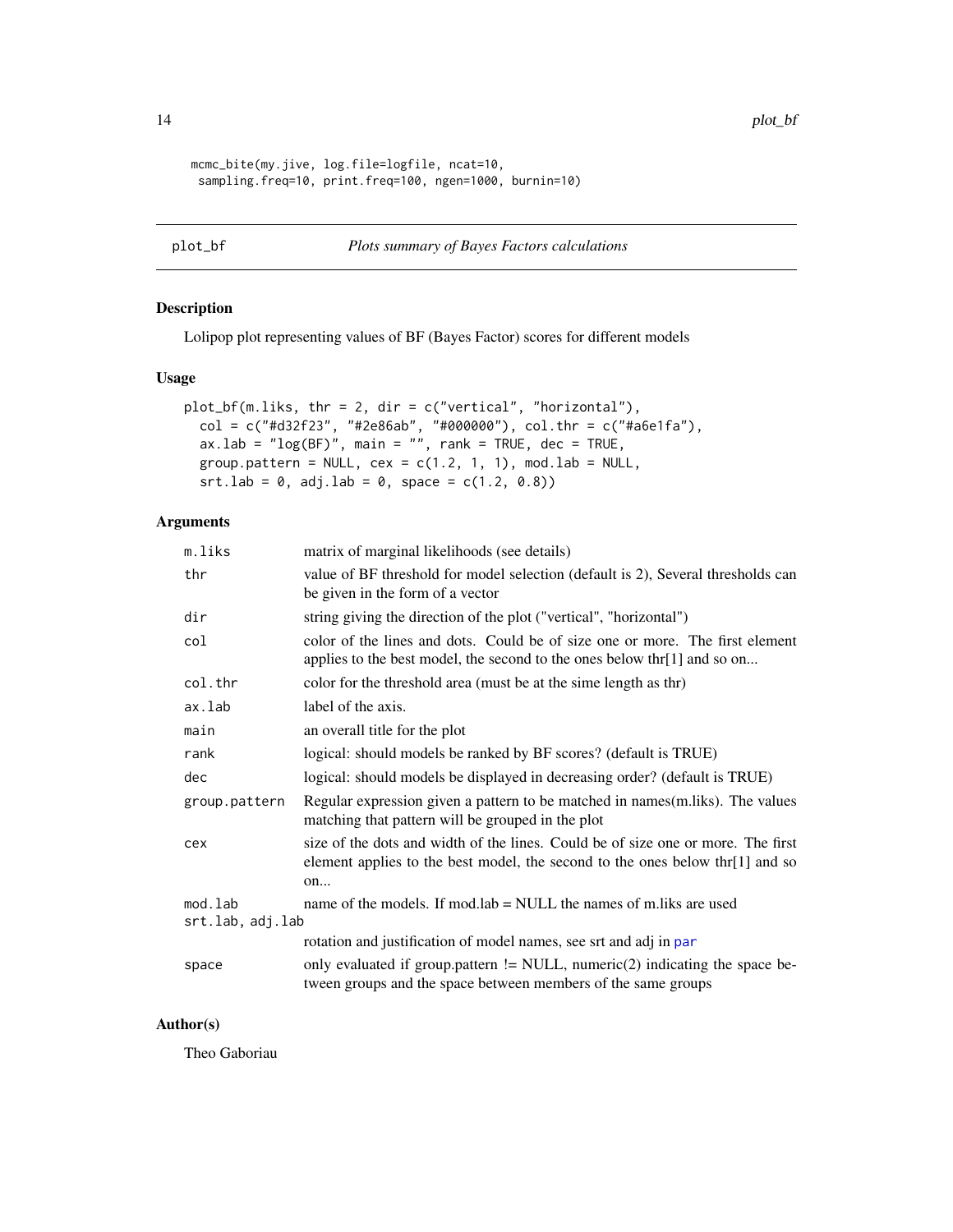#### <span id="page-14-0"></span>plot\_hp 15

#### Examples

```
## Fake marginal likelihood data
m.liks <- c(20 ,33, 56, 51, 55, 12)
names(m.liks) <- c("MBM-VBM", "MBM-VWN", "MBM-VOU", "MOU-VBM", "MOU-VWN", "MOU-VOU")
#Does not go well with default margin sizes
oldmar <- par()$mar
par(max = c(5,1,4,6))plot_bf(m.liks)
plot_bf(m.liks, thr = c(2,6), col.thr = c("#a2c5ac", "#ade1e5"),
col = c("#d32f23", "#468189", "#2e86ab", "#000000"), cex = c(1.2,1,0.8,0.8))plot_bf(m.liks, group.pattern = "MBM", rank = FALSE)
plot_bf(m.liks, group.pattern = "MOU", rank = TRUE)
plot_bf(m.liks, group.pattern = c("VWN", "VOU", "VBM"), rank = TRUE)
par(max = c(6, 5, 1, 2))plot_bf(m.liks, dir = "horizontal", srt.lab = -60, adj.lab = c(0, 0.8))
par(mar = oldmar)
```
plot\_hp *plot Hyper-prior function*

#### Description

This function plots a hyper-prior density function. Currently supported density function are Uniform, Gamma, Normal, Loggamma and Lognormal. The resulting function is used during MCMC [mcmc\\_bite](#page-11-1) to estimate parameters of priors.

#### Usage

```
plot_hp(hpf, col = c("#bfdbf7", "#f49e4c"), border = c("#2e86ab","#a31621", bty = "n", ...
```
#### Arguments

| hpf    | name of a density function. Supported density functions are: Uniform, Gamma<br>and Normal                                    |
|--------|------------------------------------------------------------------------------------------------------------------------------|
| col    | color of the density area. Can be of size 2 (hpriors for the means, hpriors for the<br>logvars) if a jive object is plotted  |
| border | color of the density curve. Can be of size 2 (hpriors for the means, hpriors for<br>the logvars) if a jive object is plotted |
| bty,   | additional parameters that can be passed to a density function and par                                                       |

#### Details

There are three currently implemented density function: Uniform, Gamma and Normal. Each of these densities requires two input parameters and hp.pars must be a vector of two values and cannot be left empty.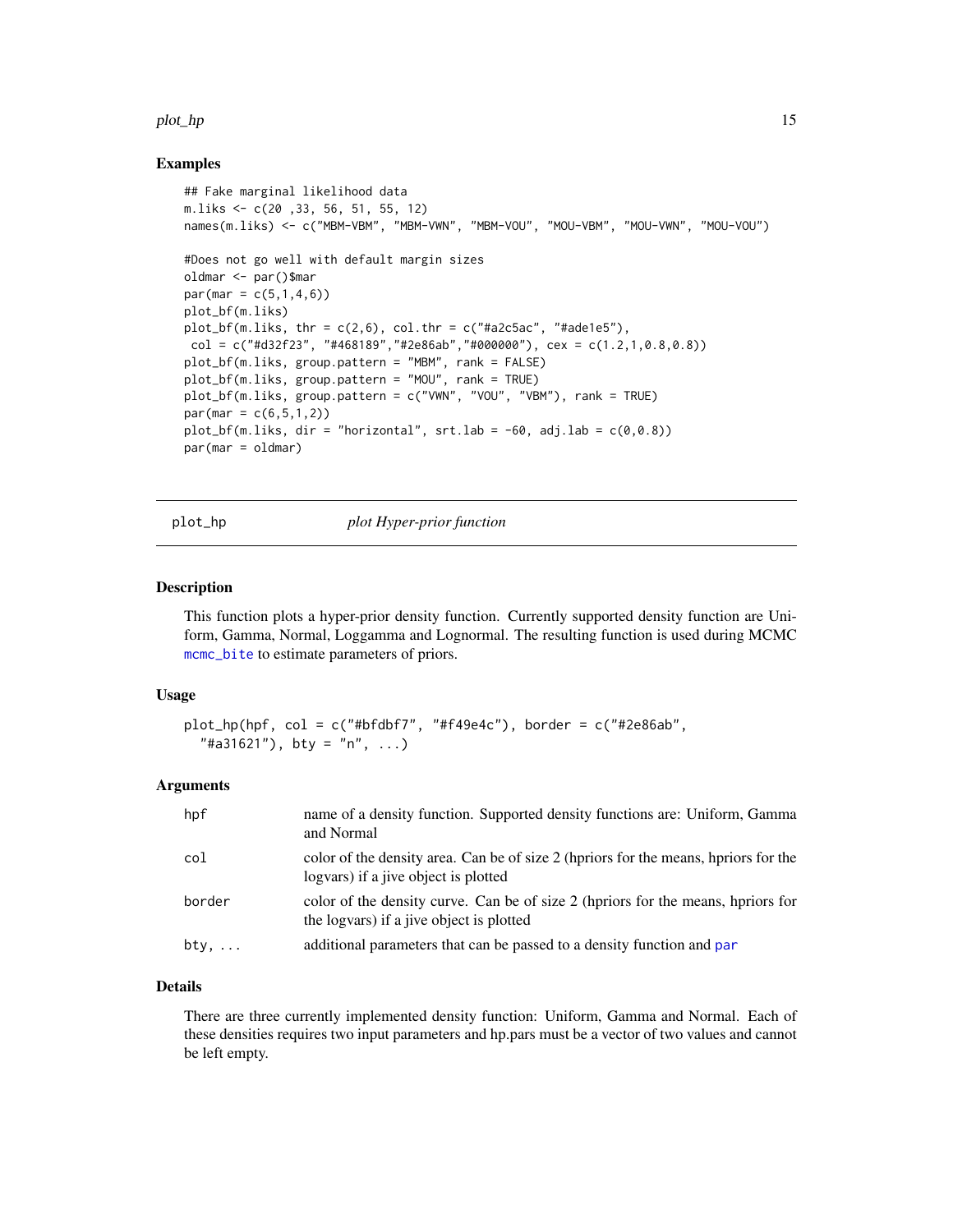#### Author(s)

Theo Gaboriau

#### Examples

```
## Load test data
data(Anolis_traits)
data(Anolis_tree)
my.hp <- hpfun(hpf="Uniform", hp.pars=c(1,2))
plot_hp(my.hp)
```

```
my.jive <- make_jive(Anolis_tree, Anolis_traits[,-3], model.priors = list(mean="BM", logvar="OU"))
plot_hp(my.jive, cex.main = .8)
```
plot\_jive *plot input data from a jive object*

#### Description

This function plots the phylogenetic tree, the trait data and the map used as an input for a jive analysis

#### Usage

```
plot_jive(jive, col.map = NULL, col = "lightgrey",
  show.tip.label = TRUE, show.models = TRUE,
 direction = "rightwards", trait.lab = "x", trait.lim = NULL,
  srt.label = 0, c.reg = NULL, tip.color = "#000000", ...
```
#### Arguments

| jive           | a jive object built with the function make_jive                                                                                        |
|----------------|----------------------------------------------------------------------------------------------------------------------------------------|
| $col$ .map     | a vector of mode character indicating colors of the edges for the map ploting. It<br>should be of same size than the number of regimes |
| col            | a character indicating the color of the vioplots                                                                                       |
| show.tip.label | a logical indicating whether to show the tip labels on the phylogeny (defaults to<br>TRUE, <i>i.e.</i> the labels are shown).          |
| show.models    | a logical indicating whether to show details about model specification in the jive<br>object.                                          |
| direction      | a character string specifying the direction of the tree. Two values are possible:<br>"rightwards" (the default) and "upwards".         |
| trait.lab      | a charachter specifying the axis label for the traits                                                                                  |
| trait.lim      | a vector of mode numeric indicating the limits for trait ploting                                                                       |

<span id="page-15-0"></span>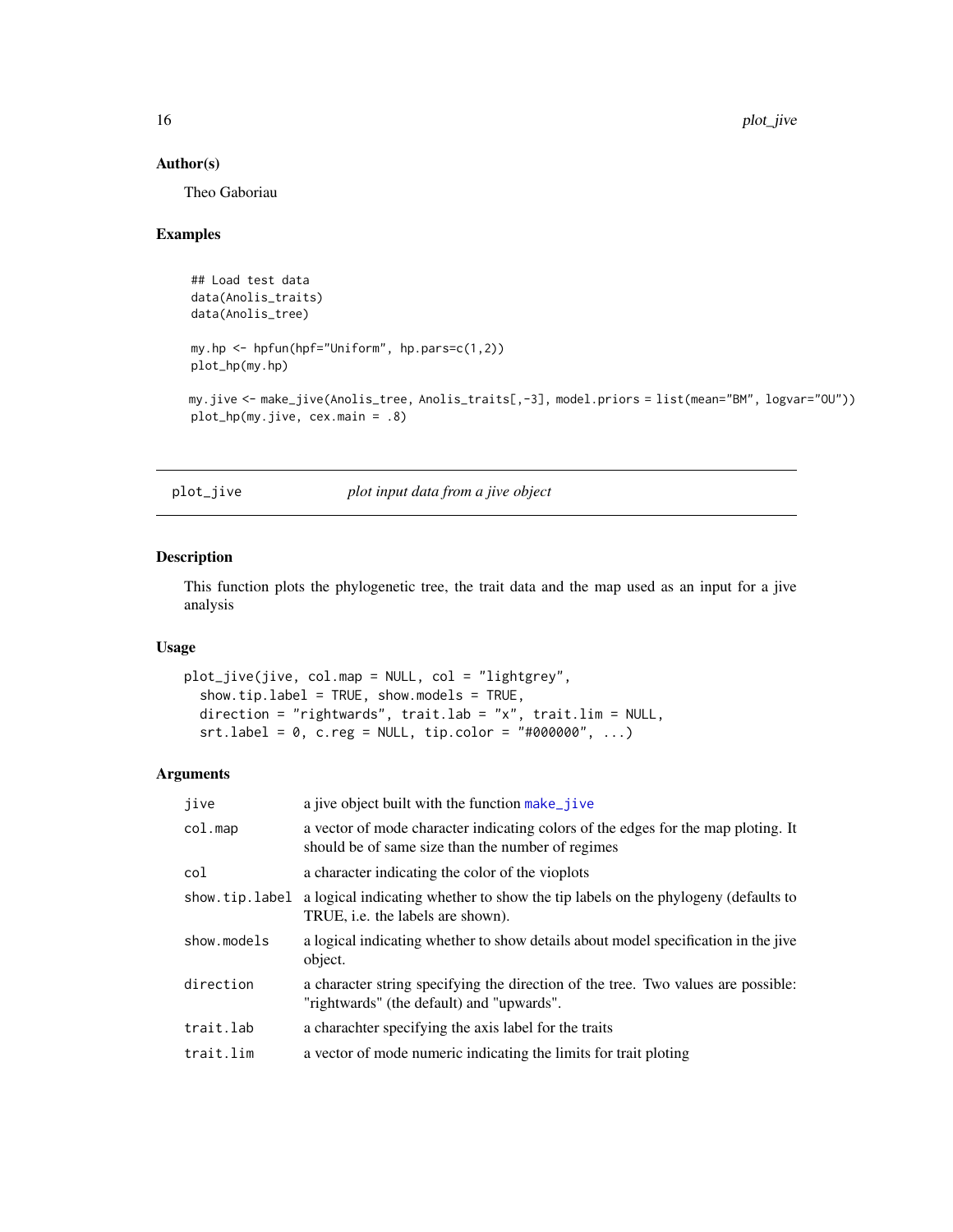#### <span id="page-16-0"></span>plot\_mcmc\_bite 17

| srt.label | an integer indicating the string rotation in degrees for the tip labels                                             |  |  |
|-----------|---------------------------------------------------------------------------------------------------------------------|--|--|
| c.reg     | a real number indicating where to plot the names of the regimes. The names are<br>not plotted if $c.read == NULL$ . |  |  |
| tip.color | the colours used for the tip labels, eventually recycled.                                                           |  |  |
| $\ddotsc$ | additional parameters that can be passed to vioplot                                                                 |  |  |

#### Author(s)

Theo Gaboriau

#### Examples

```
data(Anolis_traits)
data(Anolis_tree)
data(Anolis_map)
```

```
colnames(Anolis_map) <- c("Hispaniola", "Cuba")
my.jive <- make_jive(Anolis_tree, Anolis_traits[,-3],
model.priors = list(m="BM", v = "0U")par(cex.1ab = .8, cex.axis = .8, las = 1, mgp = c(2,0.5,0))plot_jive(jive = my.jive, show.tip.label = TRUE,
trait.lab = "Snout to vent length (cm)", srt.label = 0, c.reg = 2)
my.jive <- make_jive(Anolis_tree, Anolis_traits[,-3], Anolis_map,
model.priors = list(m = "BM", v = c("OU", "theta"))par(cex.1ab = .8, cex.axis = .8, las = 1, mgp = c(2,0.5,0))plot\_jive(jive = my.jive, show.tiprable1 = TRUE, c.reg = 2,trait.lab = "Snout to vent length (cm)", srt.label = 70, direction = "upwards")
```
#### plot\_mcmc\_bite *Plot trace and density from a log file*

#### Description

This function plots the trace and/or density of each mcmc sample.

#### Usage

```
plot_mcmc\_bite(mcmc.log, type = c("trace", "density"), burnin = 0,variable = NA, label = NA, col = "#000000", \text{cex.est} = 1,bty = "n", kp.burn = FALSE, ...)
```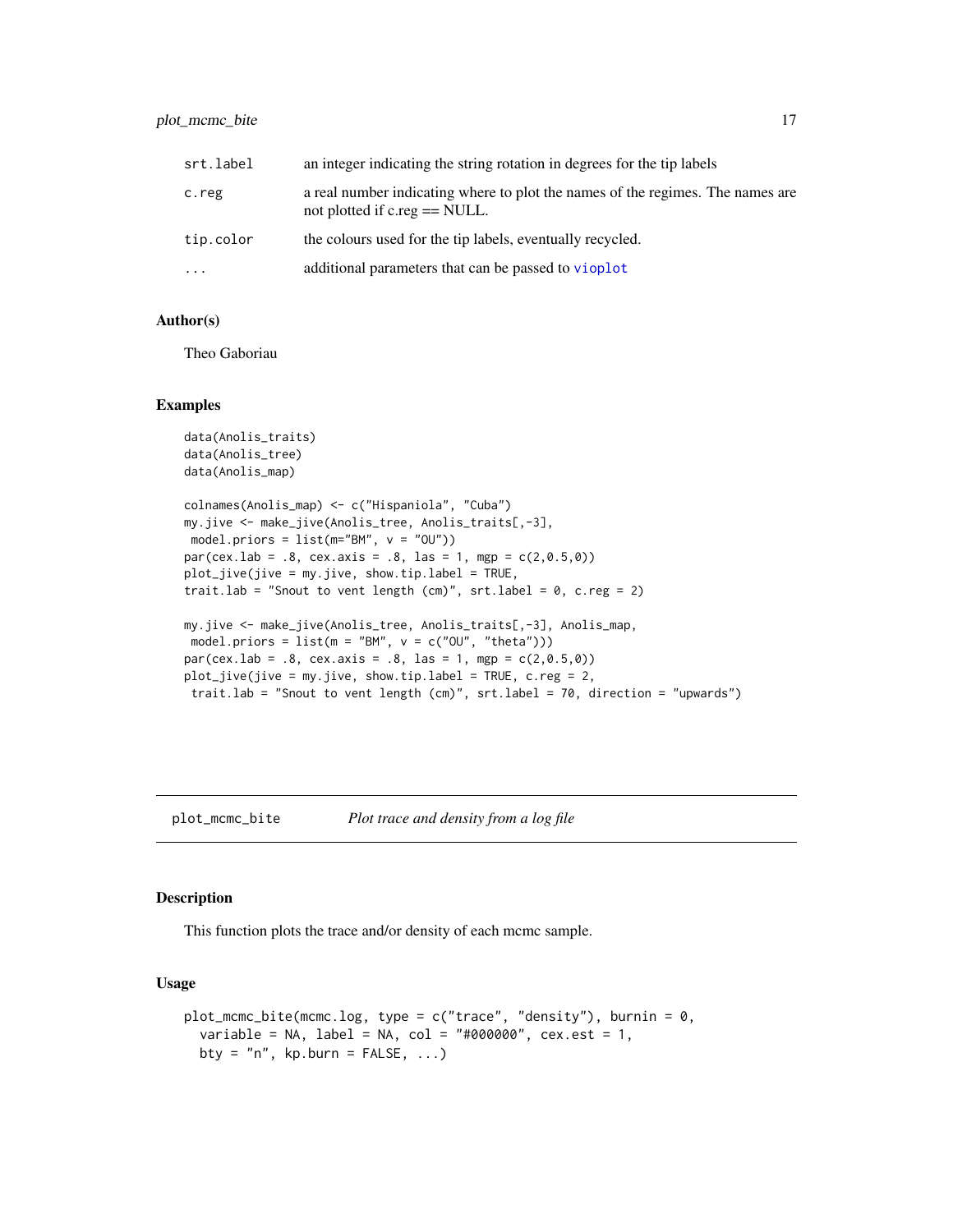#### <span id="page-17-0"></span>**Arguments**

| mcmc.log           | Any meme sample with the saved iterations in rows and the variables in columns                                                              |
|--------------------|---------------------------------------------------------------------------------------------------------------------------------------------|
| type               | Character taken in c("trace", "density"). If both are specified, they are plotted<br>side by side in the same graphical device              |
| burnin             | The size of the burnin in number of iterations or the proportion of iteration you<br>want to remove                                         |
| variable           | The name or number of the variable to plot. If is na (variable), all columns of<br>mcmc.log will be plotted except "iter" and "temperature" |
| label              | Full variable name to be plotted                                                                                                            |
| $col, bty, \ldots$ | Other graphical parameters to parse to par                                                                                                  |
| cex.est            | The magnification to be used for estimates display                                                                                          |
| kp.burn            | Logical specifying whether the plot window should adjust to the pre-burnin val-<br>ues (only evaluated if "trace" in type)                  |

#### Author(s)

Theo Gaboriau

#### Examples

```
## Load test data
data(Anolis_traits)
data(Anolis_tree)
data(Anolis_map)
## Run a simple MCMC chain
my.jive <- make_jive(Anolis_tree, Anolis_traits[-3], model.priors = list(mean="BM", logvar="OU"))
bite_ex <- tempdir()
logfile <- sprintf("%s/my.jive_mcmc.log", bite_ex)
mcmc_bite(my.jive, log.file=logfile, sampling.freq=10, print.freq=10, ngen=1000)
## import the results in R
res \le read.csv(logfile, header = TRUE, sep = "\t")
## plot the results
plot_mcmc_bite(res, burnin = 0.2, variable = NA, cex.est = .7)
plot_mcmc_bite(res, burnin = 0.2, variable = "prior.mean", cex.est = .7)
```
plot\_post\_beast *Plot posterior probabilities from beast*

#### Description

This function plots the phylogenetic tree along with mean posterior probabilities of the chosen parameter. The default plots paramenter value under multiple regimes estimated with the beast implementation of JIVE, OU, BM and WN. Options are included to plot node support and age bars.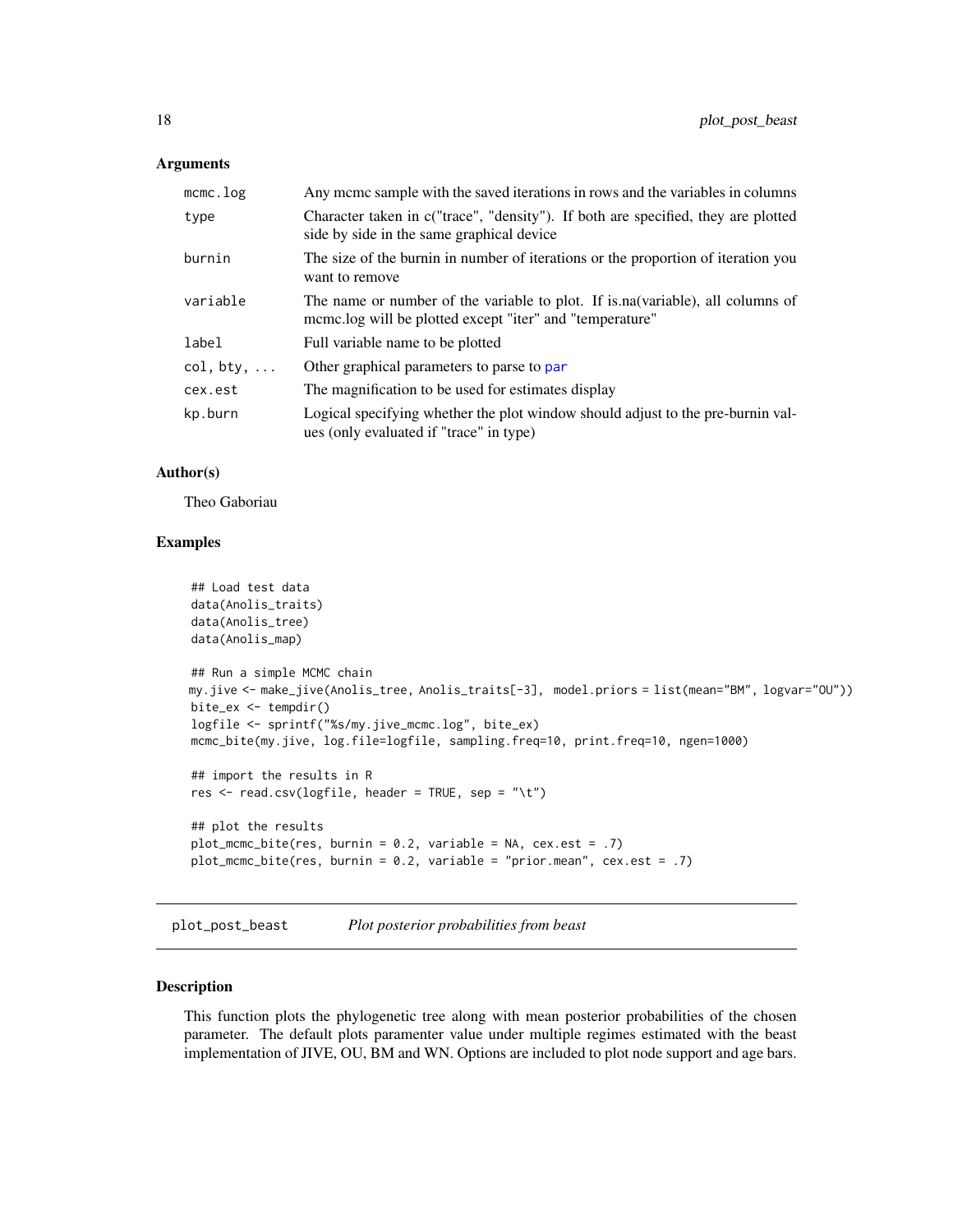#### <span id="page-18-0"></span>Usage

```
plot_post_beast(mcc, post = TRUE, post.var = "rate",
 post.cex = par("cex"), post.col = "#ee964b", post.alpha = 1,
 post.border = "#000000", post.lwd = par("lwd"), leg = TRUE,
  leg.frac = c(0.2, 0.5), leg.lab = "rate", leg.cex = par("cex")/2,sup = TRUE, sup.var = "posterior", sup.cex = par("cex")/2,
 bars = FALSE, bar.var = "height_95%_HPD", bar.col = "#2e86ab",
 bar.alpha = 0.8, bar.thc = par("cex")/10, bar.border = "#000000",bar.lwd = par('lwd'), ...)
```
#### Arguments

| A character containing the path to the Maximum credibility tree from the Beast<br>analysis and extracted from treeAnnotator                       |
|---------------------------------------------------------------------------------------------------------------------------------------------------|
| A logical specifying whether the mean posterior value of a parameter should be<br>plot along the tree                                             |
| A character containing the name of the parameter (only evaluated if post $==$<br>TRUE)                                                            |
| A numeric giving the size of the dots (only evaluated if post == TRUE)                                                                            |
| Color of the dots (only evaluated if post $==$ TRUE)                                                                                              |
| A numeric giving the transparency of the dots (only evaluated if post == TRUE)                                                                    |
| Color of the dots' border (only evaluated if post == TRUE)                                                                                        |
| Line width of the dots' border (only evaluated if post $==$ TRUE)                                                                                 |
| A logical specifying whether a legend should be plotted (only evaluated if post<br>$==TRUE)$                                                      |
| A vector giving the proportion of the plot window taken by the legend (only<br>evaluated if post == TRUE)                                         |
| Label of the legend (only evaluated if post $==$ TRUE)                                                                                            |
| A numeric giving the size of the legend (only evaluated if post == TRUE)                                                                          |
| A logical specifying whether node support information should be displayed                                                                         |
| A character containing the name of the support variable (only evaluated if sup<br>$==$ TRUE)                                                      |
| A numeric giving the size of node support information (only evaluated if $sup =$<br>TRUE)                                                         |
| A logical specifying whether node age bars should be plotted                                                                                      |
| A character containing the name of the node age variable. MIN and MAX should<br>be available for this variable (only evaluated if bars $==$ TRUE) |
| Color of the bars (only evaluated if bars $==$ TRUE)                                                                                              |
| A numeric giving the transparency of the bars (only evaluated if bars == TRUE)                                                                    |
| A numeric giving the thickness of the bars (only evaluated if bars == TRUE)                                                                       |
| Color of the bars' border (only evaluated if bars == TRUE)                                                                                        |
| Line width of the bars' border (only evaluated if bars $==$ TRUE)                                                                                 |
| additional parameters that can be parsed to plot.phylo                                                                                            |
|                                                                                                                                                   |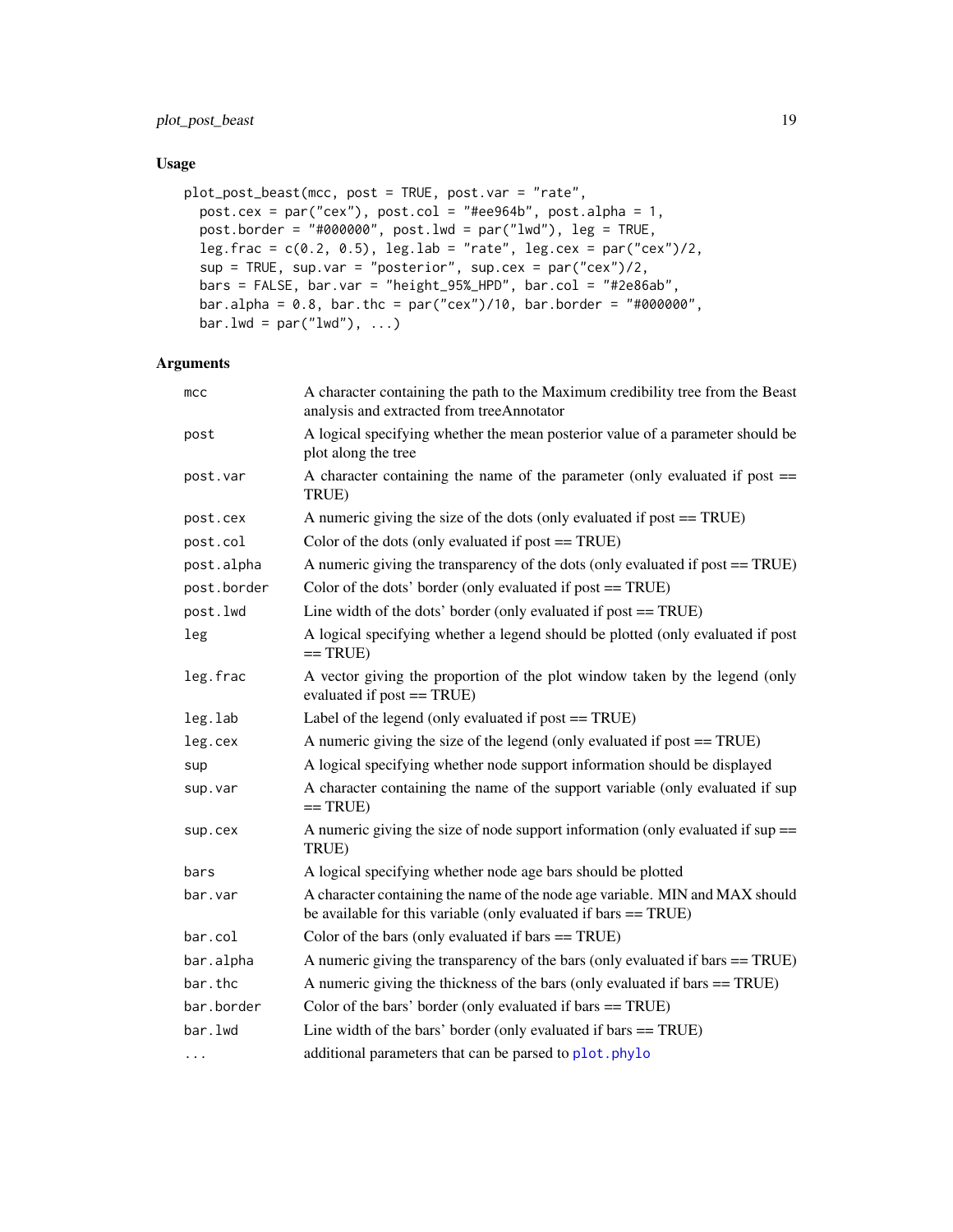#### <span id="page-19-0"></span>Details

leg = TRUE changes the proportion of the plot. window taken by the plot. Use par (fig =  $c(0,1,0,1)$ ) to restore default parameters

#### Value

plot

#### Author(s)

Theo Gaboriau

plot\_pvo *Plots estimates of species traits distribution*

#### Description

Density plot representing estimated species trait distributions under a jive model. This function plots the mean or median density distribution and the HPD distributions assuming that the trait is normally distributed

#### Usage

```
plot_pvo(phy, traits, map = NULL, mcmc.log, tip = NA, burnin = 0.1,
 conf = 0.95, stat = "median", trait.lab = "x", col = NULL,
  lab = TRUE, lolipop = c(0.4, 0.4), cex.tip = par("cex"),var.f = NULL, ...
```
#### Arguments

| phy         | phylogenetic tree provided as either a simmap or a phylo object                                                                                             |
|-------------|-------------------------------------------------------------------------------------------------------------------------------------------------------------|
| traits      | trait data used to perform the jive analysis. This has to be of the same form as<br>the one used in make_jive                                               |
| map         | map used to perform the jive analysis. This has to be of the same form as the<br>one used in make_jive                                                      |
| $m$ cmc.log | the output file of a mcmc_bite run                                                                                                                          |
| tip         | A string giving the species to be plotted. If tip $== NA$ , the posterior distribution<br>of every tip is plotted along with the phylogenetic tree          |
| burnin      | The size of the burnin in number of iterations or the proportion of iteration you<br>want to remove                                                         |
| conf        | A number of $[0,1]$ giving the confidence level desired.                                                                                                    |
| stat        | A character giving the function to be used to estimate species mean and variance<br>from the posterior distributions. Must be one of be "mean" and "median" |
| trait.lab   | a charachter specifying the axis label for the traits                                                                                                       |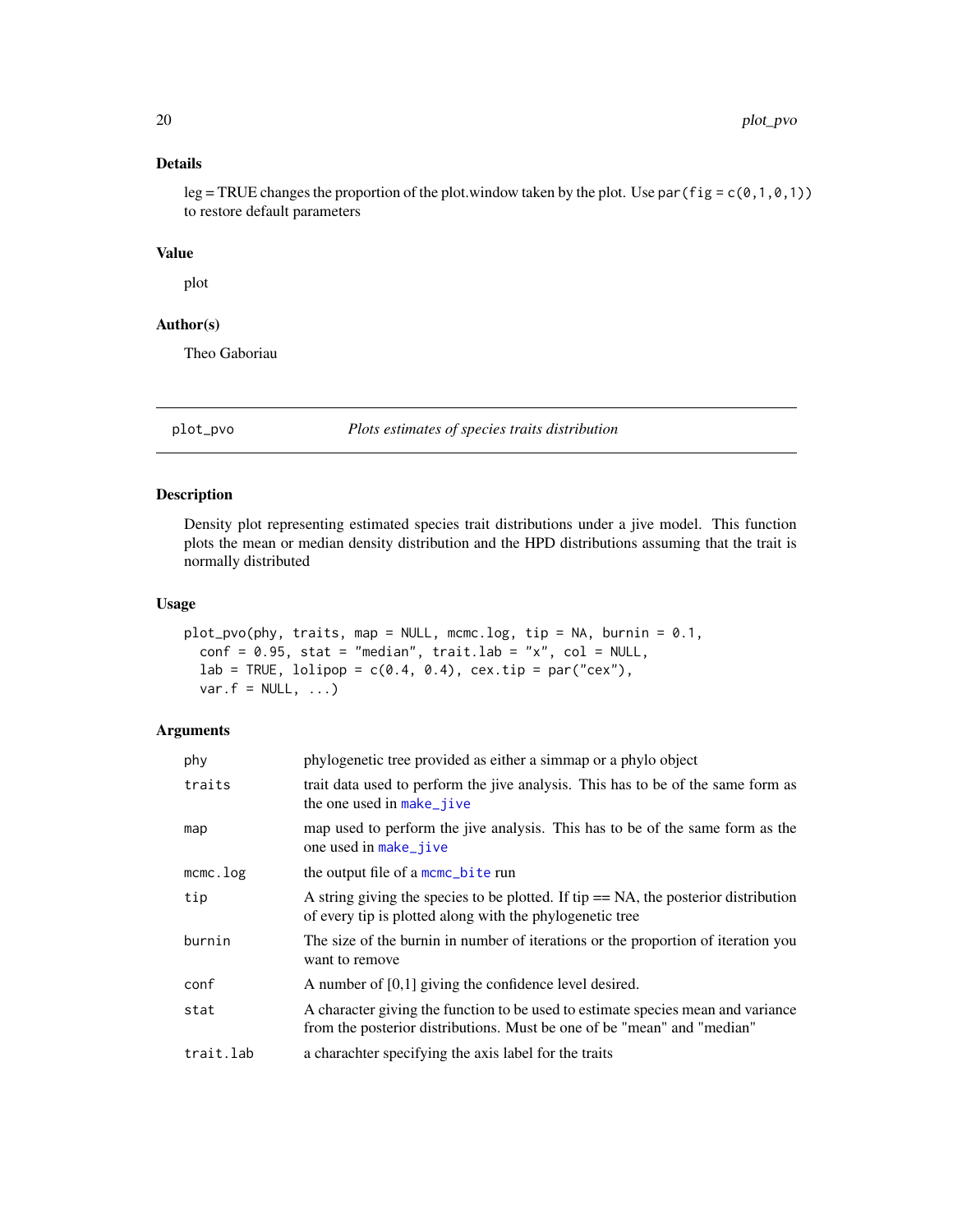<span id="page-20-0"></span>

| col      | color of the density filling. Must be of size two for estimates and HPD. If col<br>and border are NULL, two random colors are assigned                                    |
|----------|---------------------------------------------------------------------------------------------------------------------------------------------------------------------------|
| lab      | logical indicating whether to show species name in the plot. Only evaluated if<br>$tip =! NA$                                                                             |
| lolipop  | size and width of the lolipops representing samples                                                                                                                       |
| cex.tip  | size of the tips                                                                                                                                                          |
| var.f    | alternative distribution used to model intraspecific variation of the form func-<br>$\chi$ tion(n, pars). The function must return n samples from the given distribution. |
| $\ddots$ | Additional parameters that can be parsed to plot                                                                                                                          |

#### Author(s)

Theo Gaboriau

#### Examples

```
## Load test data
data(Anolis_traits)
data(Anolis_tree)
data(Anolis_map)
# Run a simple MCMC chain
my.jive <- make_jive(Anolis_tree, Anolis_traits[,-3], model.priors=list(mean="BM", logvar = "OU"))
bite_ex <- tempdir()
logfile <- sprintf("%s/my.jive_mcmc.log", bite_ex)
mcmc_bite(my.jive, log.file=logfile, sampling.freq=1, print.freq=1, ngen=500)
# import the results in R
res <- read.csv(logfile, header = TRUE, sep = "\t")
plot_pvo(phy = Anolis_tree, traits = Anolis_traits, tip = NA, mcmc.log = res)
```
sim\_jive *Simulate JIVE process*

#### Description

Generate random values of trait mean and variance simulated under a JIVE process along a phylogenetic tree

#### Usage

```
sim_jjive(phy, map = NULL, models = list(mean = c("BM"), logvar =
 c("0U")), pars = list(mean = c(root = 0, sigma_sq = 0.1), logvar =
 c(root = 2, theta = 1, sigma_sq = 0.1, alpha = 1)), sampling = c(1, 7),bounds = list(c(-Inf, Inf), c(-Inf, Inf)), var.f = NULL)
```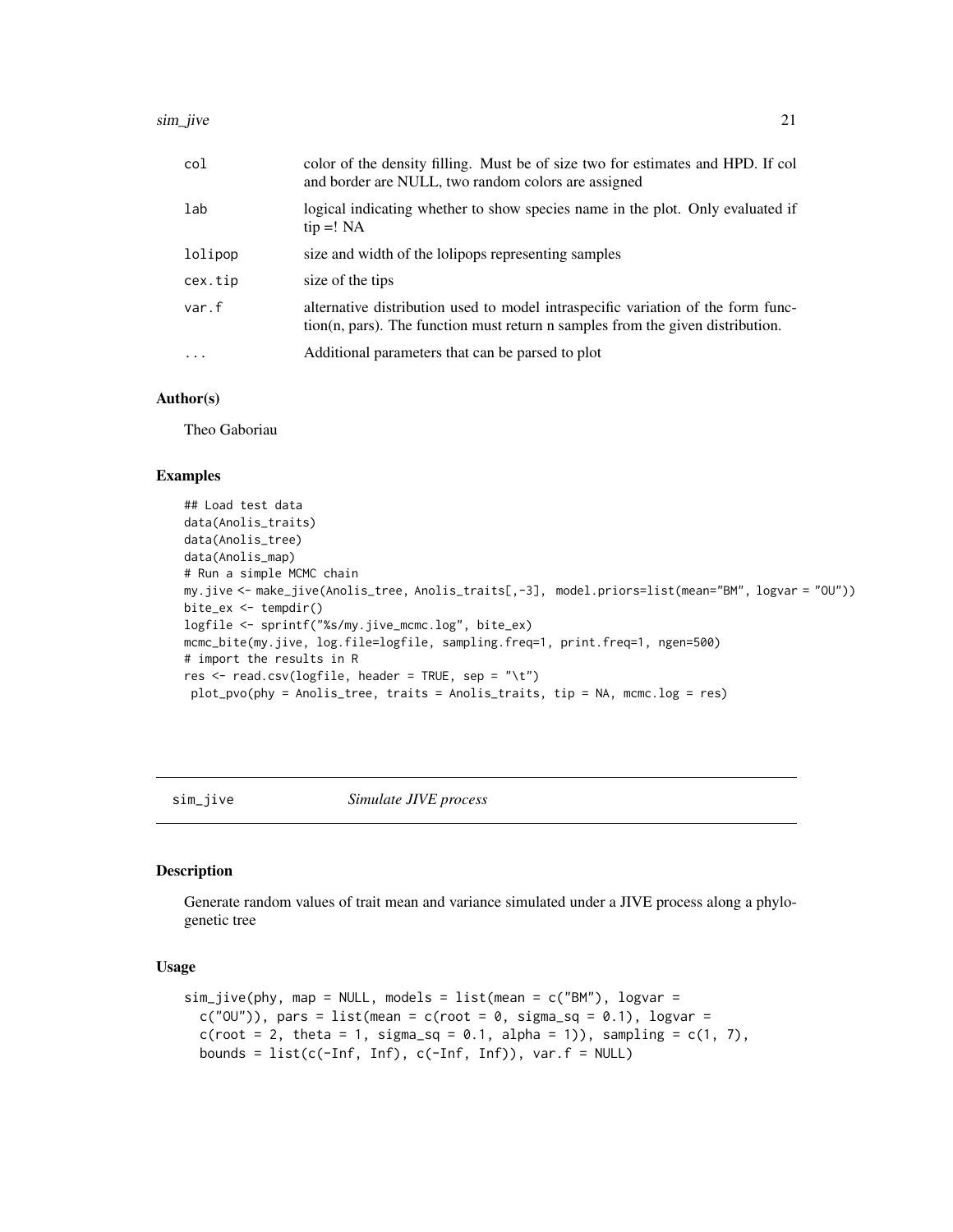#### Arguments

| phy      | Phylogenetic tree                                                                                                                                                                                                |
|----------|------------------------------------------------------------------------------------------------------------------------------------------------------------------------------------------------------------------|
| map      | list containing the mapping of regimes over each edge (see details)                                                                                                                                              |
| models   | list giving model specification for the simulation of trait evolution. Supported<br>models are c("OU", "BM", "WN"). The user can also specify if the assumptions<br>of the model should be relaxed (see details) |
| pars     | list giving parameters used for the simulation of trait evolution (see details).<br>Name of parameters must be explecitly entered (see details)                                                                  |
| sampling | vector of size 2 giving the min and max number of individual per species                                                                                                                                         |
| bounds   | list giving traits bounds                                                                                                                                                                                        |
| var.f    | alternative function to model intraspecific variation of the form: function(n,<br>pars) with n, number of individuals and pars, parameters of the model                                                          |

#### Details

map : the list must be ordered in the same order than phy\$edge. Each element represents an edge and contains a vector indicating the time spent under each regime in the branch. The name of the regimes must appear on the map models : trait evolution can be simulated using Ornstein-Uhlenbeck (OU), Brownian Motion (BM) or White Noise (WN) processes. Multiple regimes can be defined for both models and will apply on thetas: c("OU", "theta"), sigmas: c("OU", "sigma") or alphas: c("OU", "alpha") for OU and on sigmas only for WN: c("WN", "sigma") and BM: c("BM", "sigma"). While using the OU model, the user can also relax the stationarity of the root: c("OU", "root") and relax several assumptions at the same time c("OU", "root", "theta") pars : list containing parameters depending on the chosen model. Elements of that lists must be vectors of size 1 or n, with  $n =$  number of regimes in the map. Each element of pars must be named with the corresponding parameter abbreviation. Parameters used in the different models:

White Noise model (WN):

- root: root value
- sigma sq: evolutionary rate, n regimes if "sigma" is specified in models

Brownian Motion model (BM):

- root: root value
- sigma\_sq: evolutionary rate, n regimes if "sigma" is specified in models

Ornstein Uhlenbeck model (OU):

- root: root value. Only used if "root" is specified in models
- sigma\_sq: evolutionary rate, n regimes if "sigma" is specified in models
- theta: optimal value, n regimes if "theta" is specified in models
- alpha: strength of selection, n regimes if "alpha" is specified in models

#### Value

A list of length two containing a numeric matrix named "evo\_traits" giving simulated traits representing intraspecific variation and a data.frame called "obs" containing species name in the fisrt column and individual observation of the trait in the second.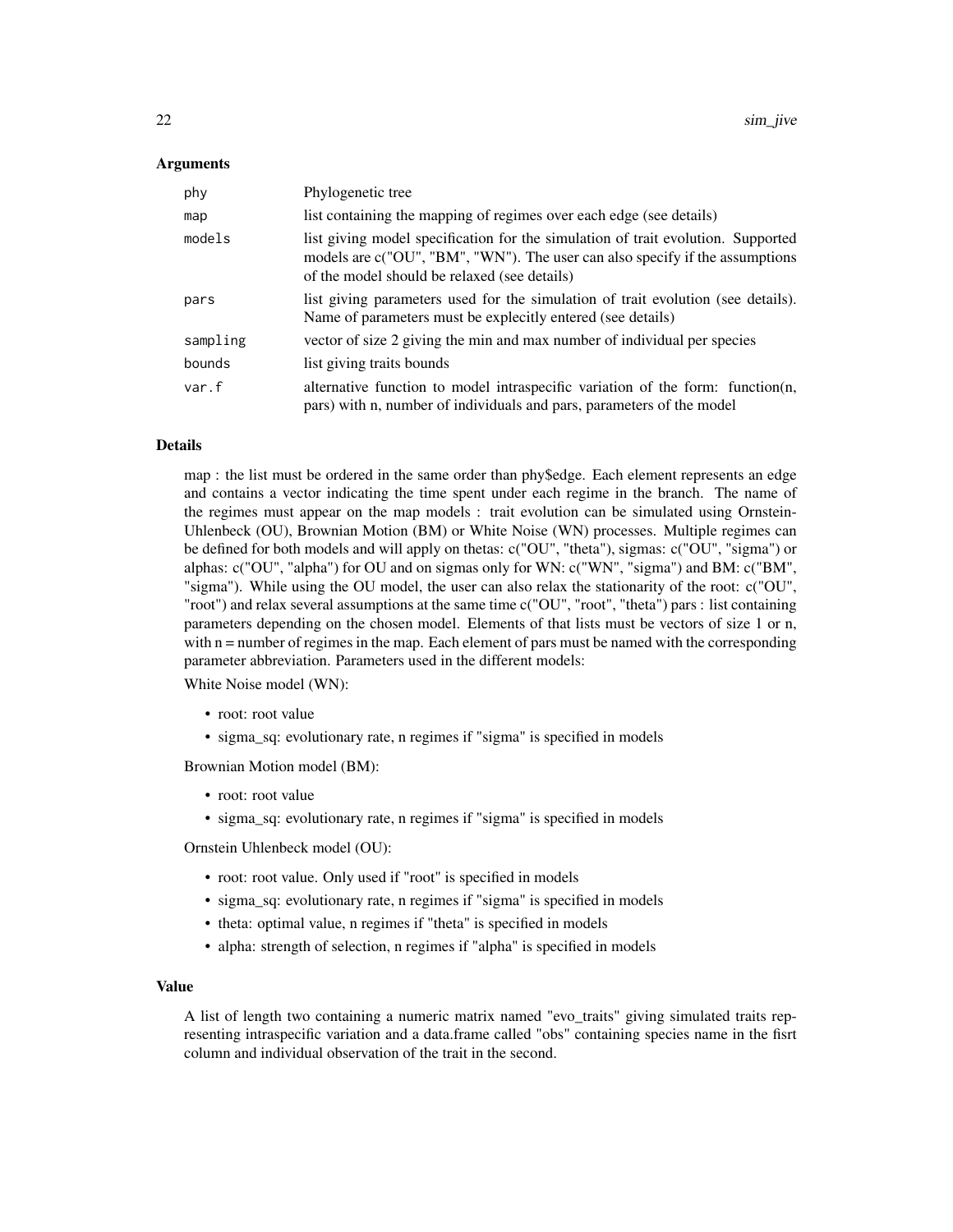<span id="page-22-0"></span>sim\_mte 23

#### Author(s)

Theo Gaboriau

#### Examples

```
library(phytools)
phy \le- pbtree(n = 50)
Q \le - \text{cbind}(c(-.002, .002), c(.002, -.002))phy \le sim.history(phy, Q = Q)
# MBM and VOU
jive_phy <- sim_jive(phy = phy, map = phy$maps)
# MWN + sigma and VOU + theta + root + alpha
jive\_phy \le -sim\_jive(phy = phy, map = phy$maps,models = list(mean= c("WN", "sigma"), logvar = c("OU")),
   pars = list(mean = c(root = 0, sigma_sq1 = 0.1, sigma_sq2 = 0.5),
              logvar = c(root = 10, theta1 = 5, theta2 = 10,
                          signa_sq = 0.1, alpha1 = 0.2, alpha2 = 0.8)
 )
# With a different model of intraspecific variation:
unif.f <- function(n, pars){
runif(n, pars[1] - exp(pars[2])/2, pars[1] + exp(pars[2])/2)}
unif_phy <- sim_jive(phy = phy, map = phy$maps, models = list(mid=c("BM"), logrange=c("OU")),
pars = list(mid = c(root = 0, sigma_sq = 0.1),
             logrange = c(root = 2, theta = 1, sigma_sq = 0.1, alpha = 1)),var.f = unif.f)
```
sim\_mte *Simulate MTE process*

#### Description

Generate random values of trait mean simulated under a MTE process along a phylogenetic tree

#### Usage

```
sim\_mte(phy, map = NULL, model = "OU", pars = c(root = 2, theta = 1,
  sigma_sq = 0.1, alpha = 1), sampling = c(1, 7), bounds = c(-Inf,Inf))
```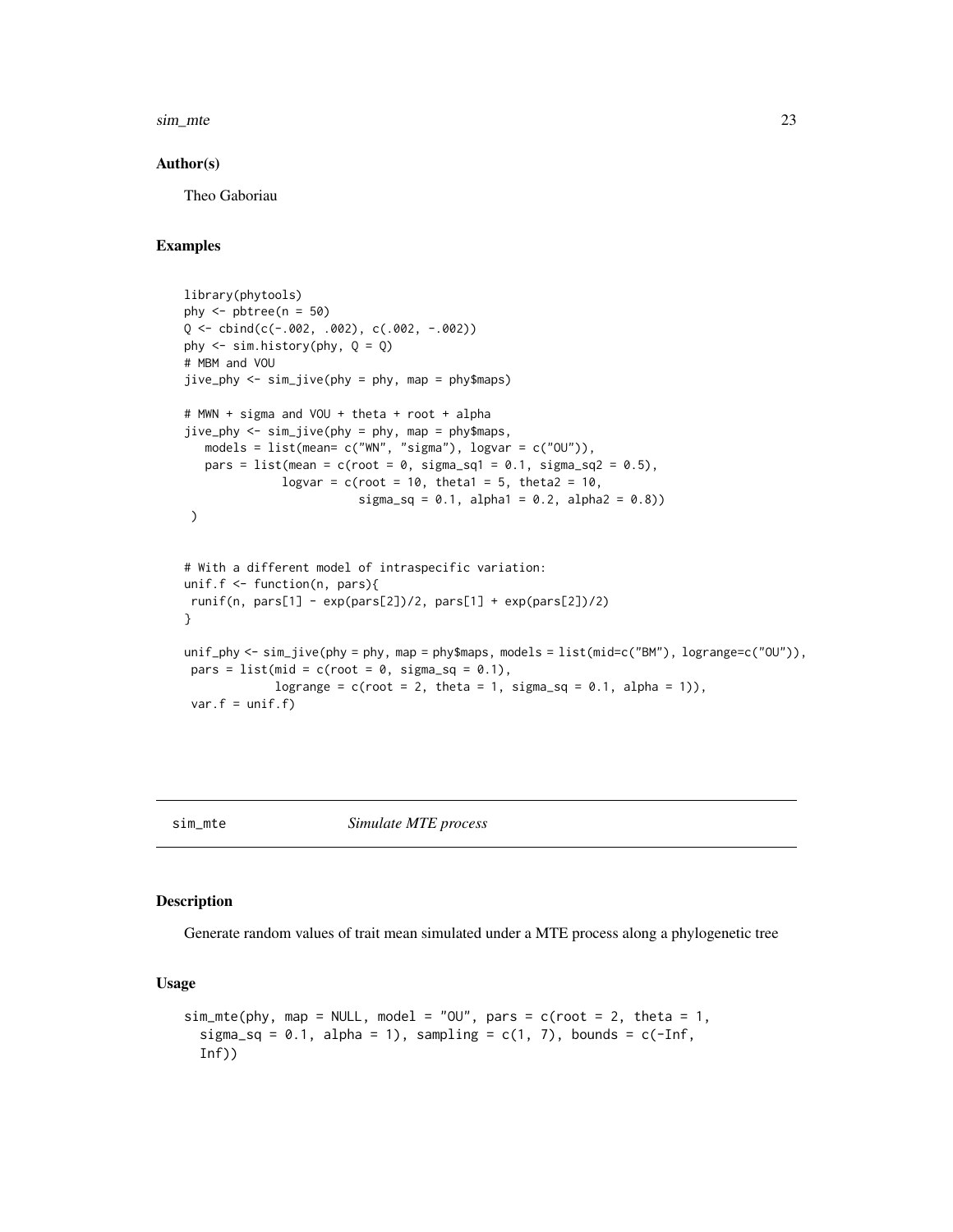#### **Arguments**

| phy      | Phylogenetic tree                                                                                             |
|----------|---------------------------------------------------------------------------------------------------------------|
| map      | list containing the mapping of regimes over each edge (see details).                                          |
| model    | model specification for the simulation of trait mean evolution. Supported models<br>are $c("OU", "BM", "WN")$ |
| pars     | parameters used for the simulation of trait mean evolution (see details).                                     |
| sampling | vector of size 2 giving the min and max number of individual per species                                      |
| bounds   | vector of size 2 giving the bounds of the mean                                                                |

#### Details

map : the list must be ordered in the same order than phy\$edge. Each element represents an edge and contains a vector indicating the time spent under each regime in the branch. The name of the regimes must appear on the map pars : list containing parameters depending on the chosen model. Elements of that lists must be vectors of size 1 or n, with  $n =$  number of regimes in the map. Each element of pars must be named with the corresponding parameter abbreviation. Parameters used in the different models:

White Noise model (WN):

- root: root value
- sigma\_sq: evolutionary rate, n regimes if "sigma" is specified in models

Brownian Motion model (BM):

- root: root value
- sigma\_sq: evolutionary rate, n regimes if "sigma" is specified in models

Ornstein Uhlenbeck model (OU):

- root: root value. Only used if "root" is specified in models
- sigma\_sq: evolutionary rate, n regimes if "sigma" is specified in models
- theta: optimal value, n regimes if "theta" is specified in models
- alpha: strength of selection, n regimes if "alpha" is specified in models

#### Value

returns a numeric vector giving the simulated mean value of the trait for each species of the tree.

#### Author(s)

Theo Gaboriau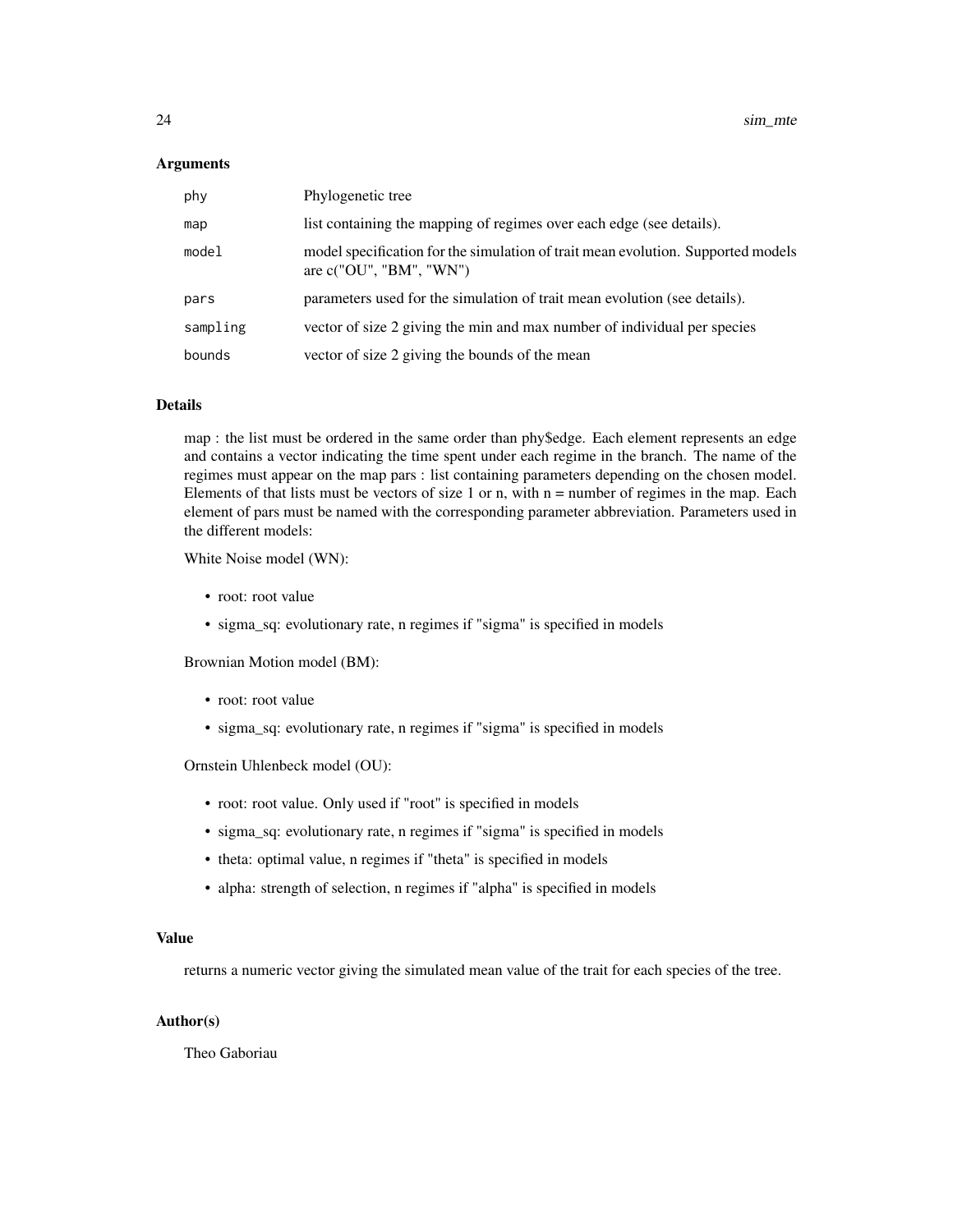#### <span id="page-24-0"></span>xml\_bite 25

#### Examples

```
library(phytools)
phy \le- pbtree(n = 50)
Q <- cbind(c(-.002, .002), c(.002, -.002))
phy \leq sim.history(phy, Q = Q)
# MBM and VOU
mte_phy <- sim_mte(phy, phy$maps)
```
<span id="page-24-1"></span>xml\_bite *Write xml file with model*

#### Description

Modifies a .xml file from beauti to include a model model in the Beast 2 analysis

#### Usage

```
xml_bite(model, xml, out = sprintf("%s_edited.xml", gsub(".xml", "",
  xml)))
```
#### Arguments

| model | an object of class "model" (see details)                      |
|-------|---------------------------------------------------------------|
| xml   | name of the output file that will store the log of MCMC chain |
| out   | where to write the edited xml                                 |

#### Details

This function takes a .xml file generated with Beauti and a model object generated with [make\\_jive](#page-7-1) Only model objects that use models supported by the Beast implementation of model ("BM", c("BM", "sigma"), "WN", "OU", c("OU", "theta"), c("OU", "root"), c("OU", "root", "theta"))

#### Value

no return value, called for side effects

No return value: Modifies the .xml file given in xml in the user's filespace.

#### Author(s)

Theo Gaboriau